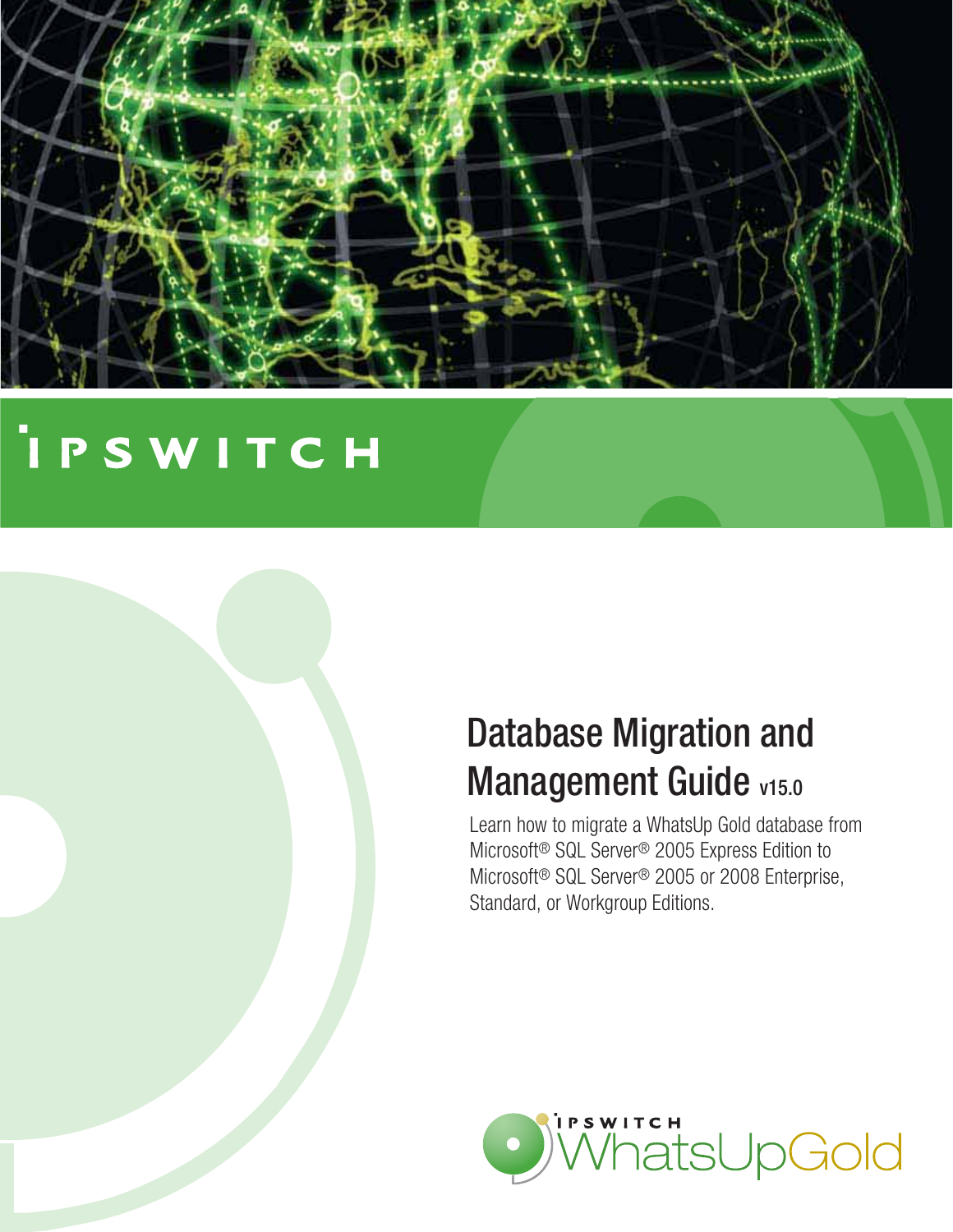#### **[Migrating WhatsUp Gold to a new server](#page-3-0)**

#### **[Migrating the WhatsUp Gold Microsoft SQL Server 2005 Express Edition database to](#page-11-0)  [Microsoft SQL Server](#page-11-0)**

| 14. Step 3: Migrate the database to Microsoft SQL Server 2005 or Microsoft SQL Server 2008 14 |  |
|-----------------------------------------------------------------------------------------------|--|
|                                                                                               |  |
|                                                                                               |  |

#### **[Using a Limited Rights Account with WhatsUp Gold](#page-20-0)**

| Limited Rights: Default SQL Express - Windows authentication with local administrator   |  |
|-----------------------------------------------------------------------------------------|--|
| Limited Rights: Default SQL Express - SQL authentication with sa login22                |  |
|                                                                                         |  |
| Limited Rights: Local SQL Server - Windows authentication with local administrator      |  |
| Limited Rights: Local SQL Server - SQL authentication with existing sysadmin account25  |  |
|                                                                                         |  |
|                                                                                         |  |
| Limited Rights: Remote SQL Server - SQL authentication with existing sysadmin account27 |  |
|                                                                                         |  |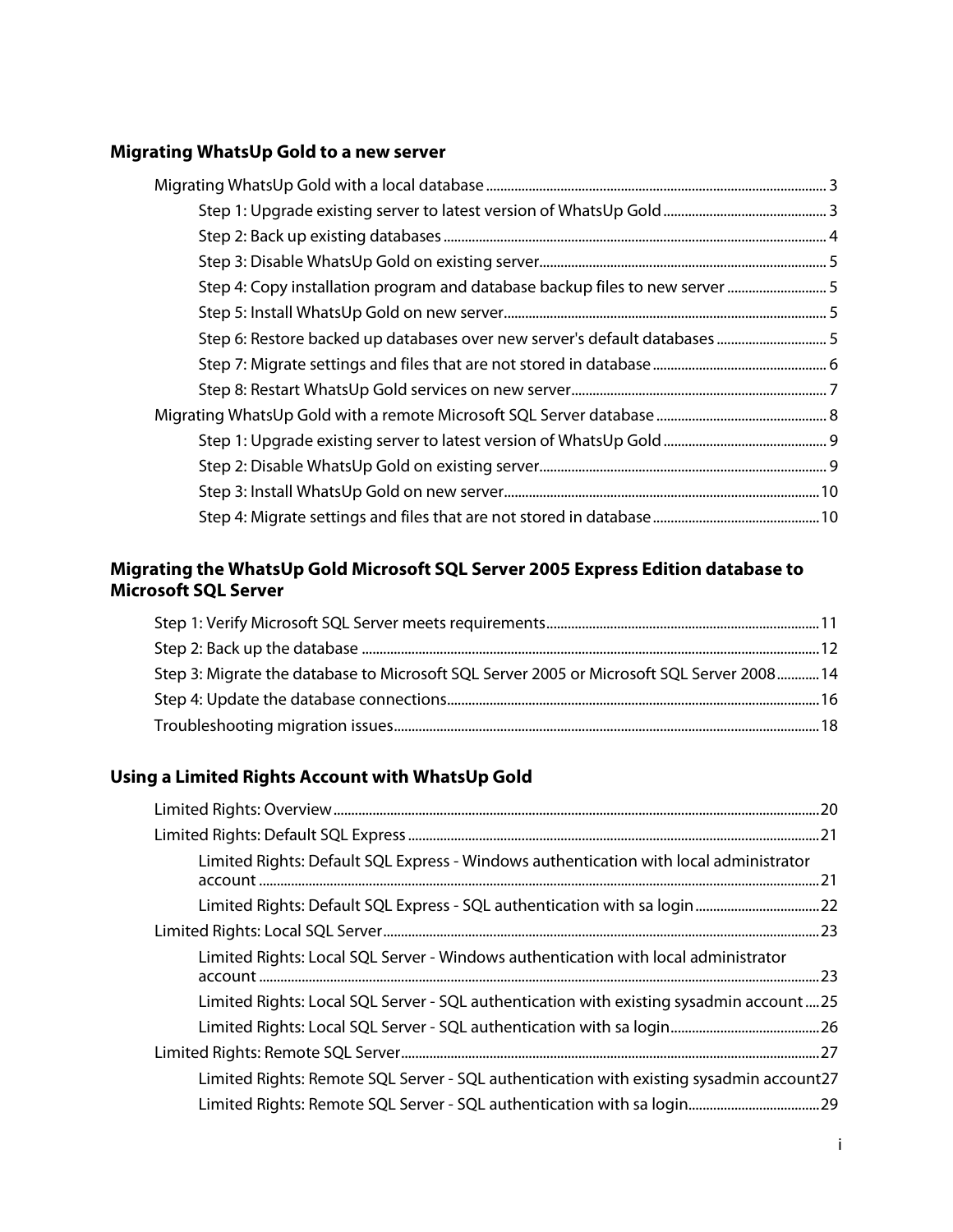|--|

#### **[For more information](#page-31-0)**

**[Copyright notice](#page-31-1)**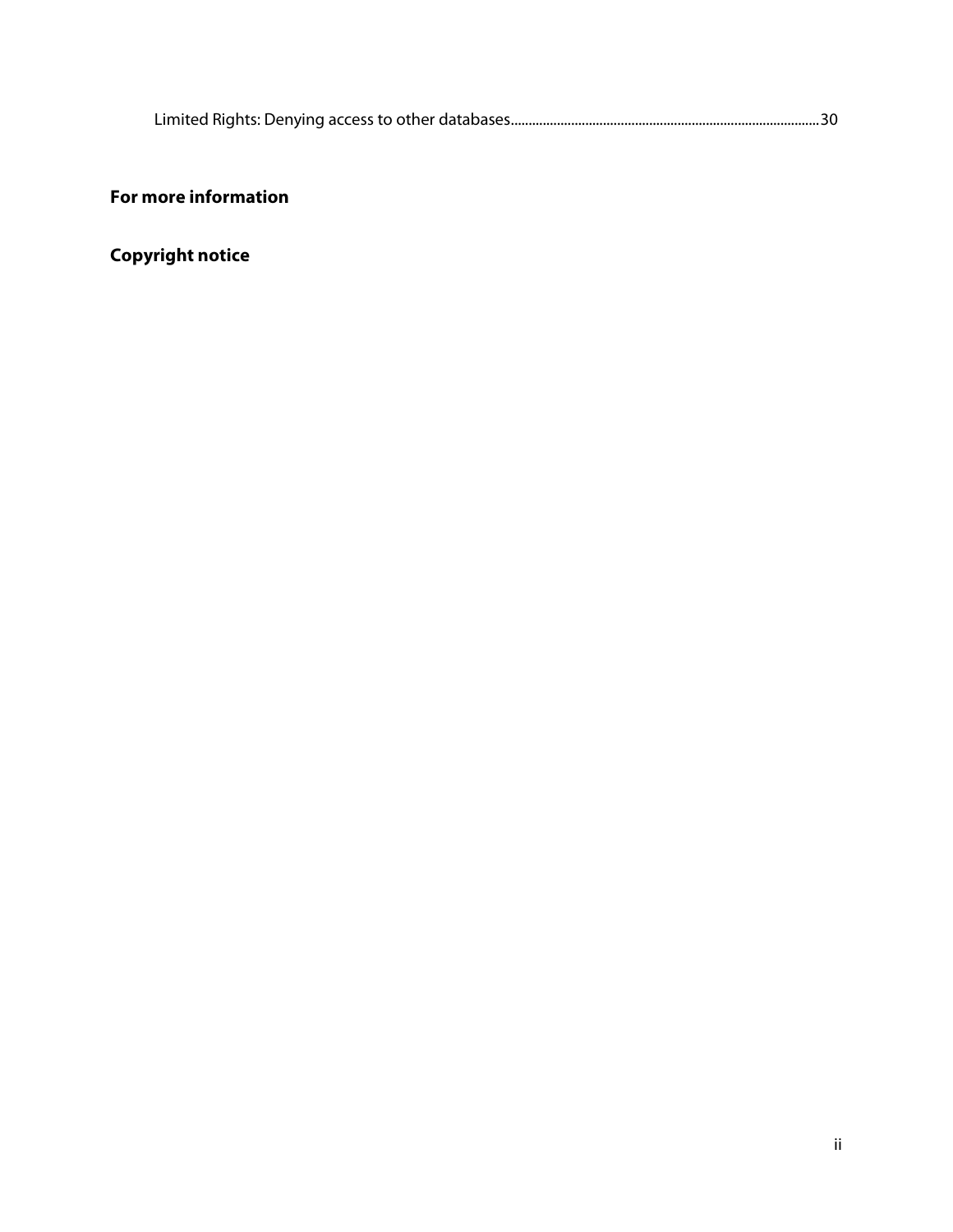### CHAPTER 1

## <span id="page-3-0"></span>**Migrating WhatsUp Gold to a new server**

### **In This Chapter**

[Migrating WhatsUp Gold with a local database .](#page-3-1)......................................[.. 3](#page-3-1)

[Migrating WhatsUp Gold with a remote Microsoft SQL Server database](#page-8-0) [8](#page-8-0)

This section explains how to migrate an installation of WhatsUp Gold from one server to another.

If you are using a local Microsoft SQL Server 2005 Express Edition, Microsoft SQL Server 2005 or Microsoft SQL Server 2008 database with WhatsUp Gold, follow the instructions for *Migrating WhatsUp Gold with a local database* (on page [3\)](#page-3-1).

If you are using a remote database with WhatsUp Gold, follow the instructions for *Migrating WhatsUp Gold with a remote database* (on page [8\)](#page-8-0).

**Note**: The procedures in this guide assume that you are using WhatsUp Gold v12.3 or later. If you are using an earlier version, we strongly recommend you upgrade prior to moving WhatsUp Gold to a new server.

### <span id="page-3-1"></span>**Migrating WhatsUp Gold with a local database**

These instructions explain how to move an installation of WhatsUp Gold that is using a local database from one server to another.

### <span id="page-3-2"></span>**Step 1: Upgrade existing server to latest version of WhatsUp Gold**

To successfully migrate WhatsUp Gold from one server to another, the versions of WhatsUp Gold on both servers must match exactly. We strongly recommend upgrading to the latest version of WhatsUp Gold, which is available to active service agreement holders on the MyIpswitch customer portal. If you are not an active service agreement holder, you can renew your service agreement in the MyIpswitch customer portal.

**To download the latest version of WhatsUp Gold:**

**1** Go to the *MyIpswitch.com customer portal* [\(http://www.myipswitch.com/\)](http://www.myipswitch.com/).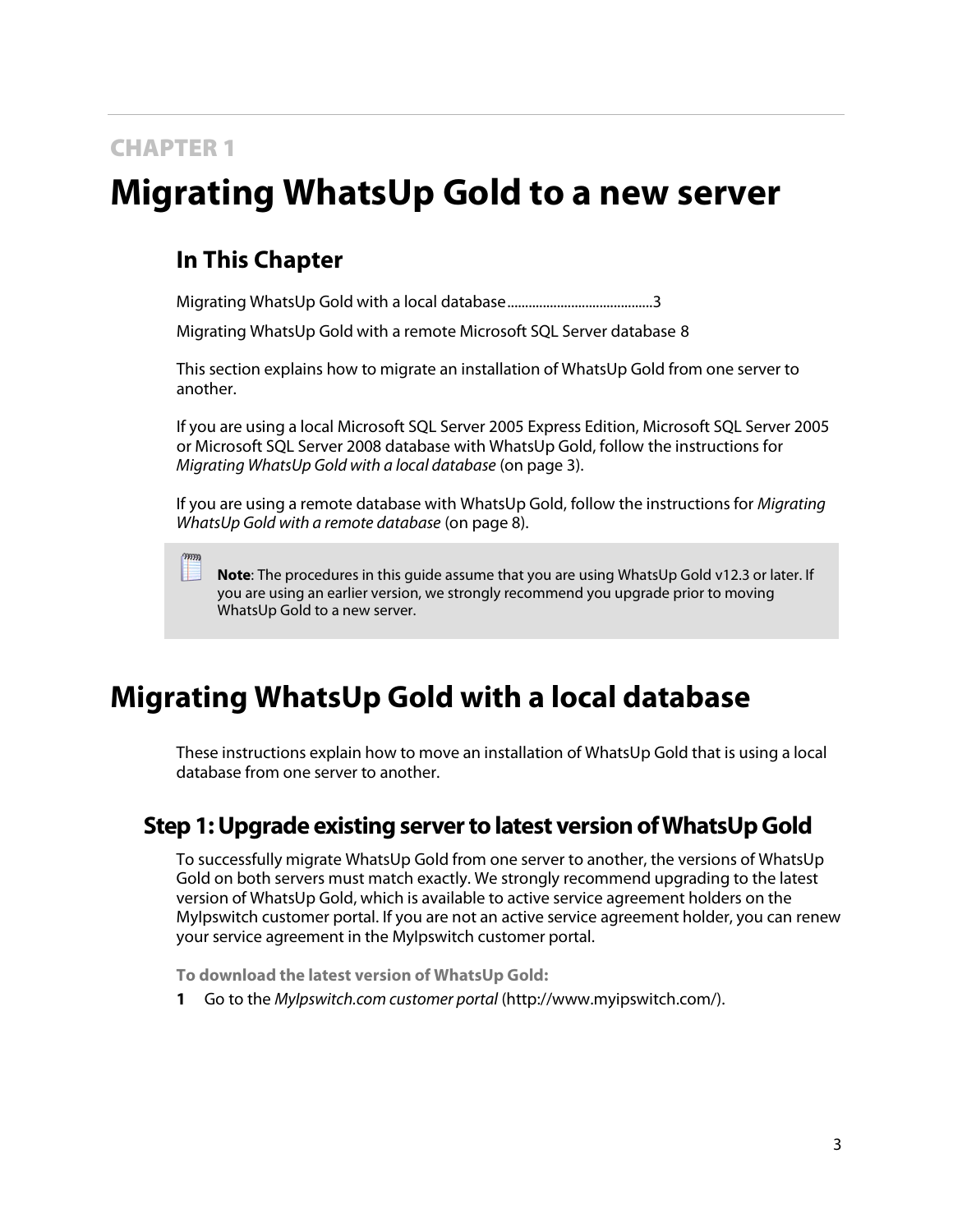**2** If you do not have an account, click **Sign up now** and create a new account.

- or -

If you have an account, enter your email address and password to access your MyIpswitch account.

- **3** Select the **My Downloads** tab. The My Downloads page appears.
- **4** In the **Network Management** section, locate the latest version of WhatsUp Gold that is available to you. If this version is newer than the currently installed version of WhatsUp Gold, click **Download**. The file begins downloading.

After the download completes, launch the installation program to upgrade. Follow the onscreen instructions to complete the installation.

**Tip**: Additional installation instructions are available in the Release Notes, which are available from the first screen of the installation program.

### <span id="page-4-0"></span>**Step 2: Back up existing databases**

To move the data from the existing server to the new server, you must first back up the databases.

**Caution**: Any data collected from the time you back up the databases to when you restore them on the new server will be lost. We recommend executing these steps during non-peak times, when minimal downtime can be tolerated.

**To back up the databases:**

- **1** Back up the WhatsUp Gold database.
	- a) From the WhatsUp Gold console, select **Tools> Database Utilities > Back Up WhatsUp SQL Database**. The Save Database As dialog appears.
	- b) Enter a name for the database backup file, such as what sup-backup. bak, then click **Save**.
- **2** Back up the Flow Monitor database.
	- a) From the WhatsUp Gold console, select **Tools> Database Utilities > Back Up Flow Monitor SQL Databases > Back Up Flow Monitor Current Database**. The Save Database As dialog appears.
	- b) Enter a name for the database backup file, such as nf\_backup.bak, then click **Save**.
- **3** Back up the Flow Monitor archive database.
	- a) From the WhatsUp Gold console, select **Tools> Database Utilities > Back Up Flow Monitor SQL Databases > Back Up Flow Monitor Archive Database**. The Save Database As dialog appears.
	- b) Enter a name for the database backup file, such as nfarchive\_backup.bak, then click **Save**.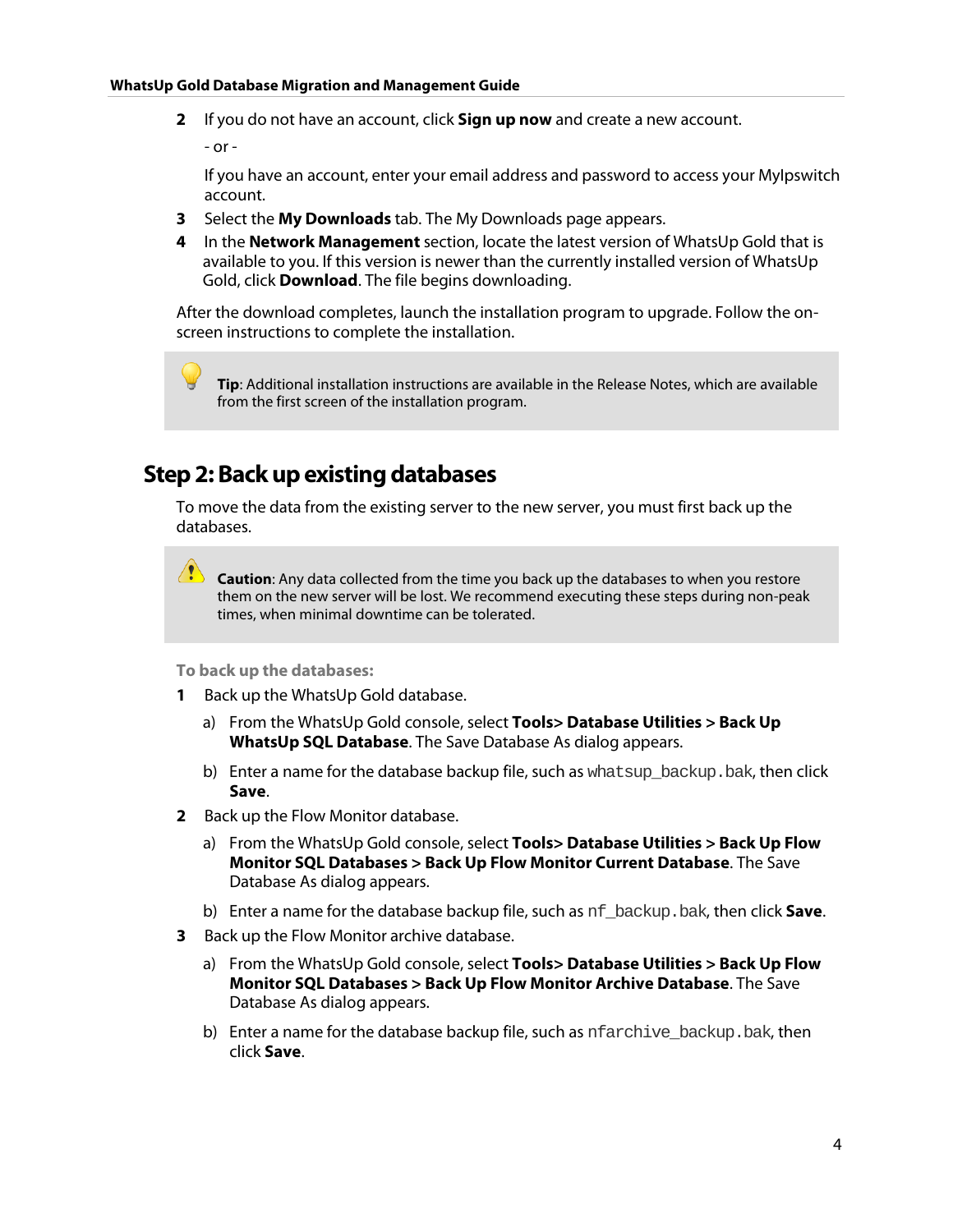**4** Close the WhatsUp Gold console.

**Annu** 

 $2000$ 

**Note**: These operations may take some time depending on the size of your database.

**Note**: Even if you do not use the WhatsUp Gold Flow Monitor plug-in, you need to back up the Flow Monitor databases.

### <span id="page-5-0"></span>**Step 3: Disable WhatsUp Gold on existing server**

Your license provides a limited number of activations, so we recommend deactivating the license on the existing server before installing on the new server.

**To deactivate the license on the existing server:**

- **1** From the Windows Start menu, select **Programs > Ipswitch WhatsUp Gold > Manage WhatsUp Gold License**. The WhatsUp Gold Activation utility appears.
- **2** Select **Deactivate this license on this computer**, then click **Next**. The license is deactivated.
- **3** Click **Finish** to close the WhatsUp Gold Activation utility.

### <span id="page-5-1"></span>**Step 4: Copy installation program and database backup files to new server**

Using a network share, common FTP server, USB thumb drive, or whatever method you prefer, copy the installation program and the database backup files to the new server. We recommend storing these files in a temporary directory.

#### <span id="page-5-2"></span>**Step 5: Install WhatsUp Gold on new server**

Using the installation program that you copied in step four, install WhatsUp Gold. The steps to do this vary depending on whether you are installing using Microsoft SQL Server 2005 Express Edition, Microsoft SQL Server 2005 or Microsoft SQL Server 2008.

Refer to *Installing and Configuring WhatsUp Gold v15.0* [\(http://www.whatsupgold.com/wugiis\\_15\)](http://www.whatsupgold.com/wugiis_15) for specific steps for installing WhatsUp Gold.

### <span id="page-5-3"></span>**Step 6: Restore backed up databases over new server's default databases**

After WhatsUp Gold is installed using the default database, you can restore your existing database.

**Note**: You can only restore the database from a local drive; you cannot restore a database from a network drive.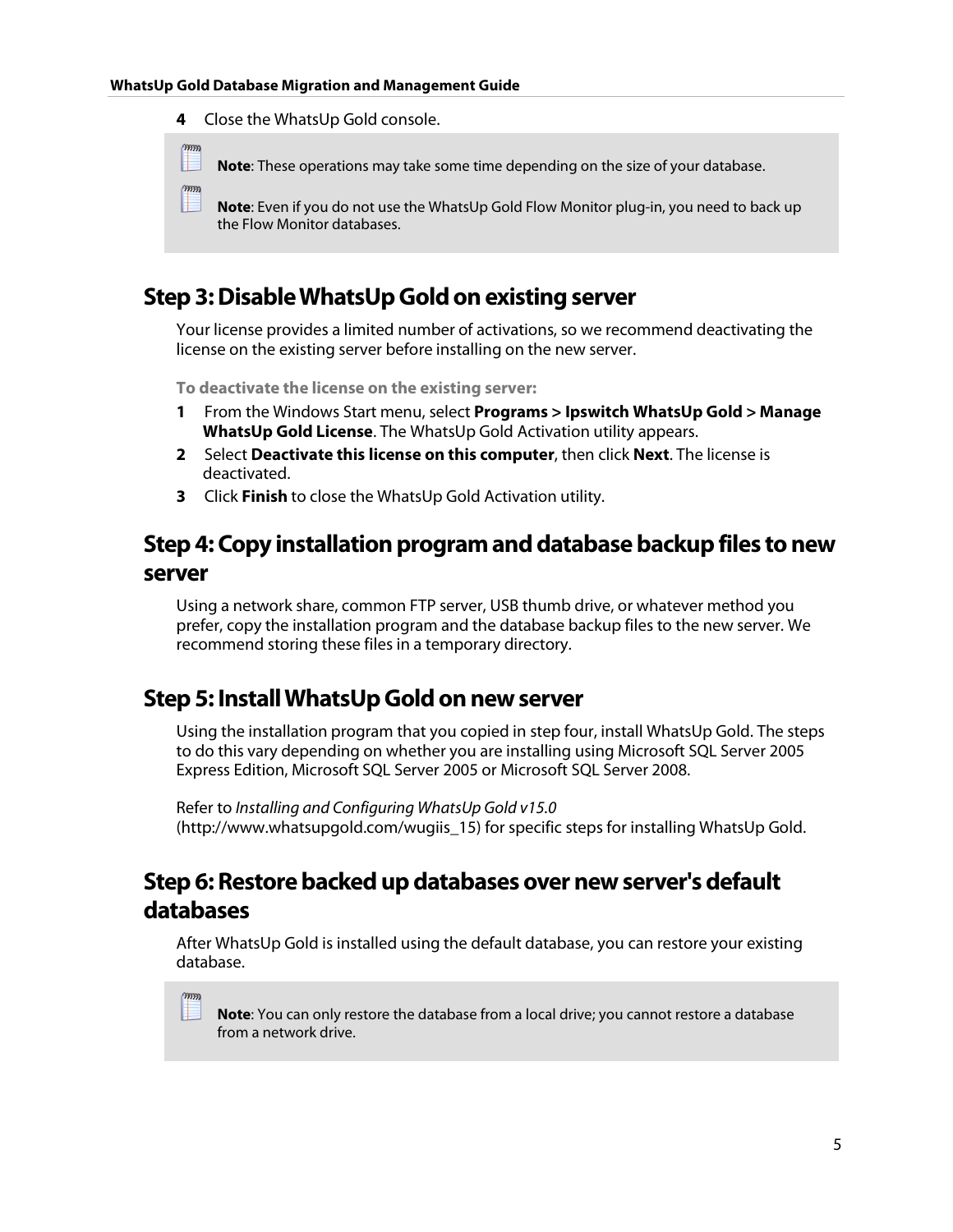**To restore the backed-up databases over the new server's default databases:**

- **1** Restore the WhatsUp Gold database.
	- a) From the WhatsUp Gold console, select **Tools> Database Utilities > Restore WhatsUp SQL Database**. The Restore Database From dialog appears.
	- b) Locate and select the database backup file that you moved from the existing WhatsUp Gold server, then click **Open**.

**Note**: If a dialog appears informing you that the WhatsUp service must be stopped and restarted during a database restore, click **Yes**.

**2** Restore the Flow Monitor database.

**COONE** 

**COOK** 

 $\sqrt{2}$ 

- a) From the WhatsUp Gold console, select **Tools> Database Utilities > Restore Flow Monitor SQL Databases > Restore Flow Monitor Current Database**. The Restore Database From dialog appears.
- b) Locate and select the database backup file that you moved from the existing WhatsUp Gold server, then click **Open**.

**Note**: If a dialog appears informing you that the Flow Monitor service must be stopped and restarted during a database restore, click **Yes**.

- **3** Restore the Flow Monitor Archive database.
	- a) From the WhatsUp Gold console, select **Tools> Database Utilities > Restore Flow Monitor SQL Databases > Restore Flow Monitor Archive Database**. The Restore Database From dialog appears.
	- b) Locate and select the database backup file that you moved from the existing WhatsUp Gold server, then click **Open**.

**Note**: If a dialog appears informing you that the Flow Monitor service must be stopped and restarted during a database restore, click **Yes**.

### <span id="page-6-0"></span>**Step 7: Migrate settings and files that are not stored in database**

WhatsUp Gold stores some settings in the Windows Registry which must be manually reentered on the new server.

 $\sqrt{?}$ **Caution**: We do not recommend exporting registry hives on the existing server to import on the new server, as some settings are custom to the specific computer. Importing the computer-specific settings from one computer into the registry of another can result in instability.

**Important**: Make sure that non-default port settings are set appropriately on the computer you migrate WhatsUp Gold to.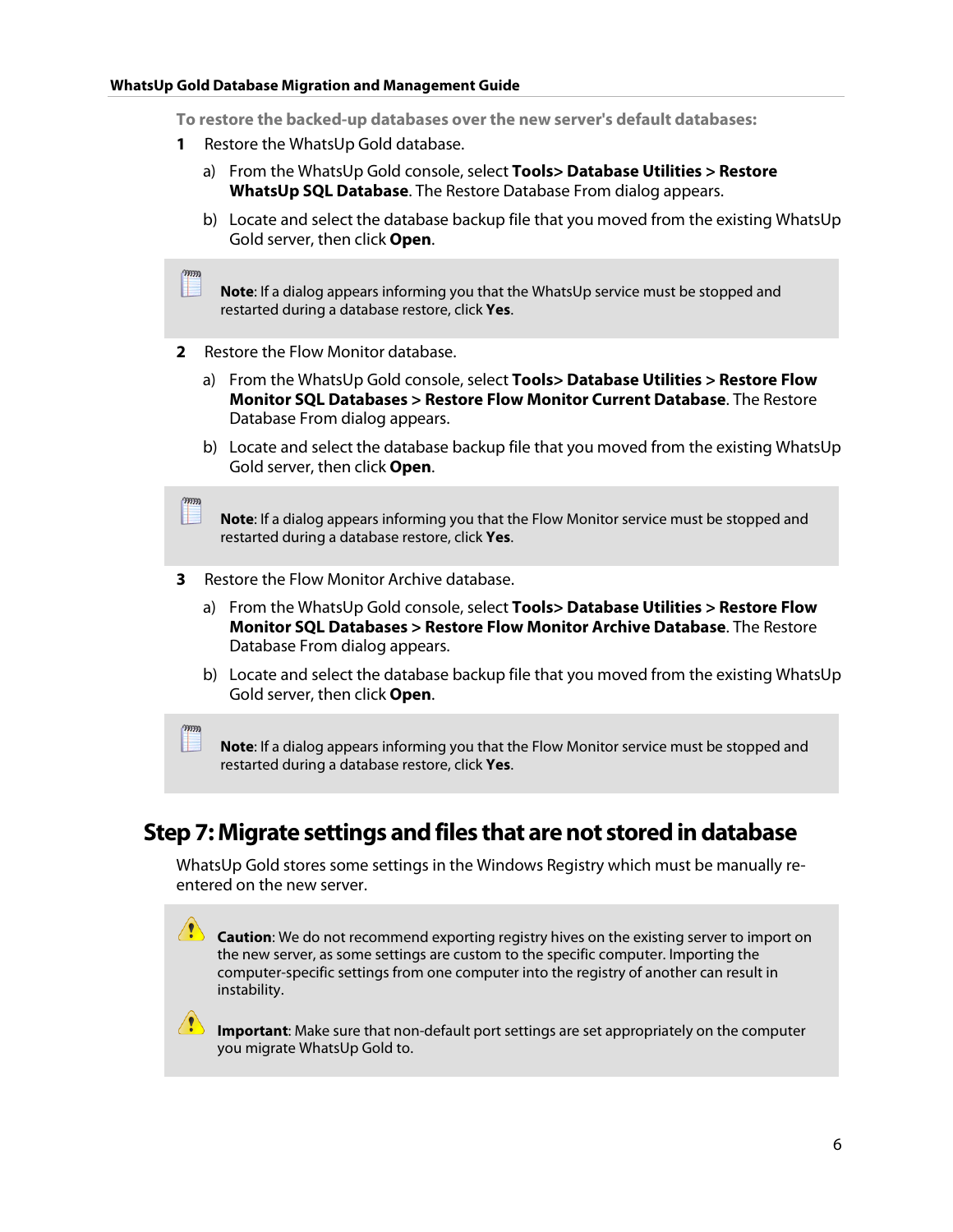If any of the following settings were modified on the existing server, the modifications must be repeated on the new server:

- Passive Monitor Listeners (**Configure > Program Options > Passive Monitor Listeners**)
- Report Data (**Configure > Program Options > Report Data**)
- Regional (**Configure > Program Options > Regional**)
- **Modem port settings (available from the Beeper and Pager actions dialogs)**

In addition, any settings manually configured in the registry must also be reconfigured on the new server.

Finally, copy files you have added to the Data subfolder of the WhatsUp Gold install directory to the same location on the new server. These files include custom sounds, MIB files, device icons, and SSL certificates.

### <span id="page-7-0"></span>**Step 8: Restart WhatsUp Gold services on new server**

We recommend restarting the server for optimal performance. If restarting the entire server is not an option, however, you can restart the following services:

**Tip**: You can use the WhatsUp Services Controller dialog (Ipswitch Service Control Manager) to manage services. For more information, see About the WhatsUp Services Controller.

**Note**: Some services are optional. If the associated product is not licensed and enabled you may not be able to start and stop the service with the WhatsUp Services Controller dialog (Ipswitch Services Control Manager). Your license file determines whether or not you can access a plug-in. To update your license to purchase WhatsUp Gold Flow Monitor, VoIP plugin, WhatsConnected, or WhatsConfigured, visit the *MyIpswitch portal* [\(http://www.myipswitch.com\)](http://www.myipswitch.com/).

- **Polling Engine** (nmservice.exe)
- Flow Collector (bwcollector.net.exe)
- **Alert Center** (alertcenterservice.exe)
- **Trivial File Transfer Protocol Server (TFTPservice.exe)**
- **Whats Configured** (networkconfigservice.exe)
- **Discovery (discoveryservice.exe)**
- **Failover Manager (nmfailover.exe)**
- API (nmapi.exe)
- Whats Connected Data Service (networkviewerdataservice.exe)
- **Whats Virtual Service** (whatsvirtualservice.exe)
- **Internet Information Services (IIS). To access IIS options, click Start, then type** services.mscin the Search box. Locate the World Wide Web Publishing Service in the dialog, right-click it, and then select **Restart**.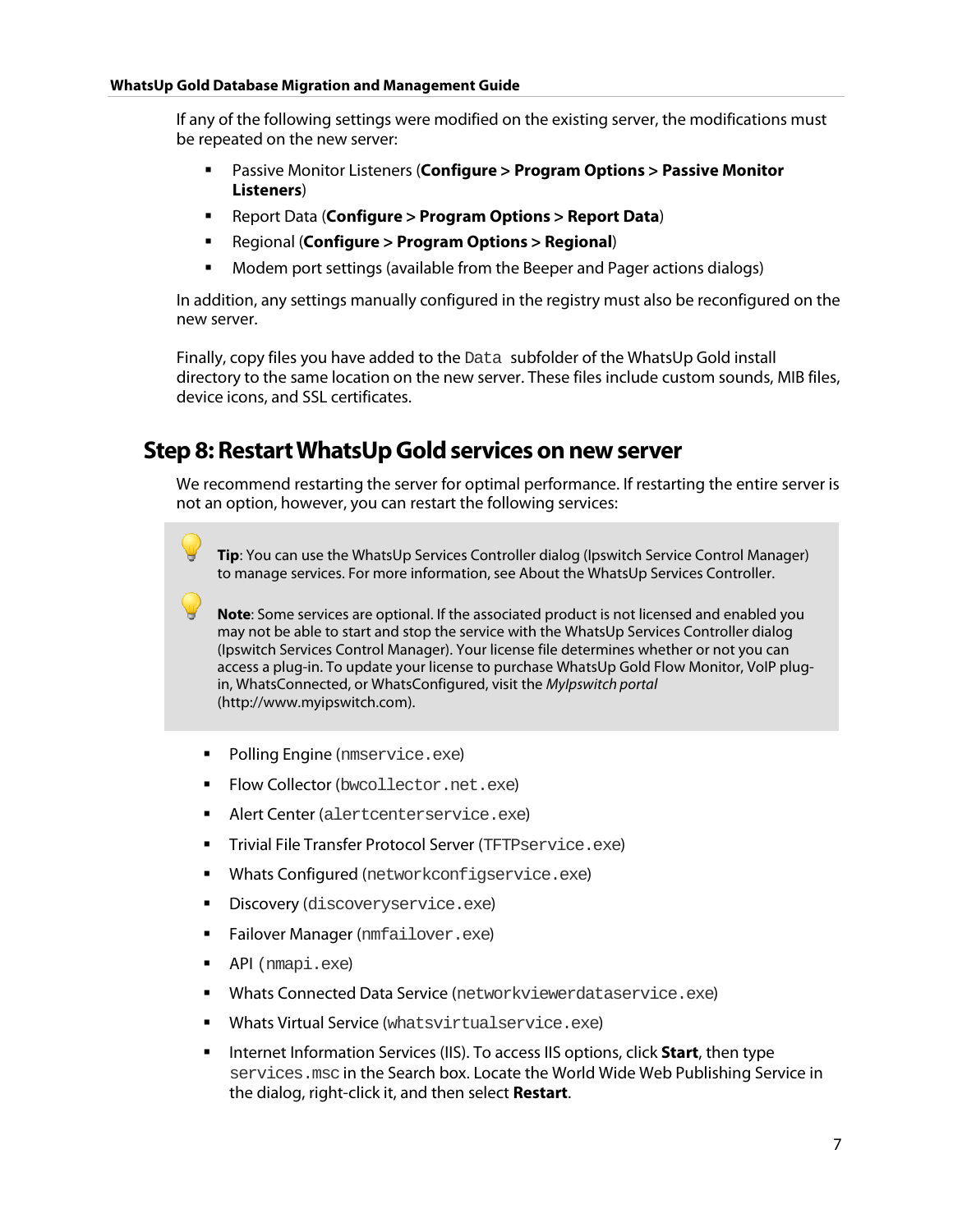### <span id="page-8-0"></span>**Migrating WhatsUp Gold with a remote Microsoft SQL Server database**

These instructions explain how to move an installation of WhatsUp Gold that is using a remote Microsoft SQL Server 2005 or Microsoft SQL Server 2008 database from one server to another.

#### **Prerequisites**

You can use an existing Microsoft SQL Server 2005, Microsoft SQL Server 2008, or Microsoft SQL Server Cluster 2005, 2008, or 2008 R2 to store the data collected by WhatsUp Gold. To do this, these requirements must be met:

 Microsoft SQL Server 2005, Microsoft SQL Server 2008, or Microsoft SQL Server Cluster 2005, 2008, or 2008 R2 English must be installed on the WhatsUp Gold host computer or another computer.

**Important**: Make sure that the "master" database for the existing SQL Server database instance that is hosting the WhatsUp database is configured to use case-insensitive collation.

**Important**: WhatsUp Gold does not support non-English versions of Microsoft SQL Server 2005, Microsoft SQL Server 2008, or Microsoft SQL Server Cluster 2005, 2008, or 2008 R2.

**Important**: Make sure that, if WhatsUp Gold and the SQL Server is not located on the same physical machine (server), the system clocks are synchronized to the same time zone. If the system clocks are not synchronized, inaccurate data may occur in reports.

- Microsoft SQL Server 2005, Microsoft SQL Server 2008, or Microsoft SQL Server Cluster 2005, 2008, or 2008 R2 must be configured to allow WhatsUp Gold to authenticate.
- **If Microsoft SQL Server is installed on a remote computer, remote connections must** be allowed. For more information, see *How to configure Microsoft SQL Server to allow remote connections* [\(http://support.microsoft.com/kb/914277\)](http://support.microsoft.com/kb/914277).
- Use a Microsoft SQL Server user account to connect to the database.
- Microsoft SQL Server must be configured to have a user account that meets the following requirements:
	- Full administrator privileges to Microsoft SQL Server. WhatsUp Gold also supports accessing the database via an account with reduced administrative privileges. For instructions on how to make this modification, see th[e Using a Limited Rights](#page-20-0)  [Account with WhatsUp Gold](#page-20-0) on pag[e 20.](#page-20-0)
	- User's language is set to (United States) English. This can be set in the properties for the login used by WhatsUp Gold.

If you need assistance configuring or verifying these prerequisites, contact your database administrator or refer to the *Microsoft SQL Server documentation* [\(http://support.microsoft.com/ph/2855\)](http://support.microsoft.com/ph/2855).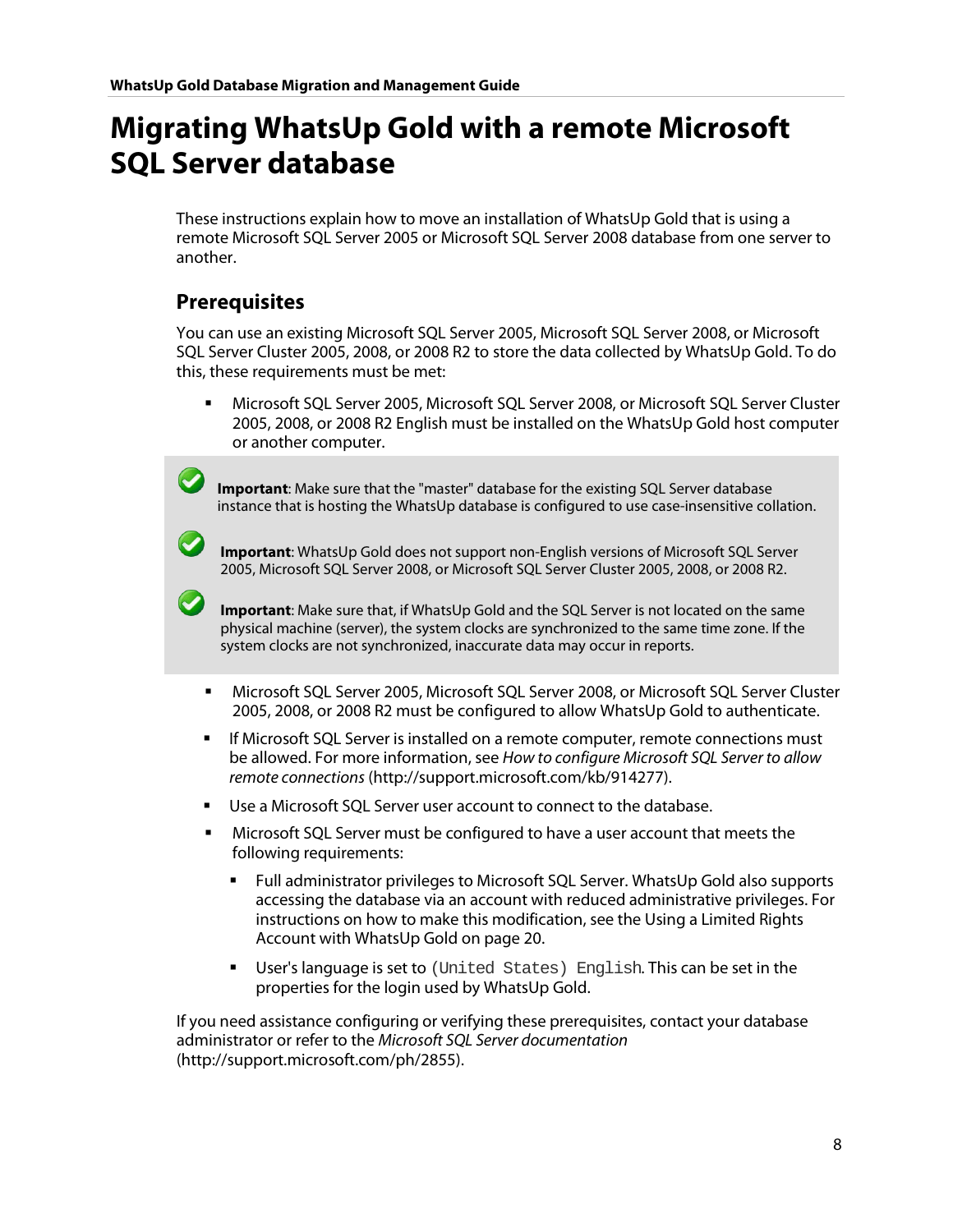#### <span id="page-9-0"></span>**Step 1: Upgrade existing server to latest version of WhatsUp Gold**

To successfully migrate WhatsUp Gold from one server to another, the versions of WhatsUp Gold on both servers must match exactly. We strongly recommend upgrading to the latest version of WhatsUp Gold, which is available to active service agreement holders on the MyIpswitch customer portal. If you are not an active service agreement holder, you can renew your service agreement in the MyIpswitch customer portal.

**To download the latest version of WhatsUp Gold:**

- **1** Go to the *MyIpswitch.com customer portal* [\(http://www.myipswitch.com/\)](http://www.myipswitch.com/).
- **2** If you do not have an account, click **Sign up now** and create a new account.

- or -

If you have an account, enter your email address and password to access your MyIpswitch account.

- **3** Select the **My Downloads** tab. The My Downloads page appears.
- **4** In the **Network Management** section, locate the latest version of WhatsUp Gold that is available to you. If this version is newer than the currently installed version of WhatsUp Gold, click **Download**. The file begins downloading.

After the download completes, launch the installation program to upgrade. Follow the onscreen instructions to complete the installation.

**Tip**: Additional installation instructions are available in the Release Notes, which are available from the first screen of the installation program.

### <span id="page-9-1"></span>**Step 2: Disable WhatsUp Gold on existing server**

Your license provides a limited number of activations, so we recommend deactivating the license on the existing server before installing on the new server.

**To deactivate the license on the existing server:**

- **1** From the Windows Start menu, select **Programs > Ipswitch WhatsUp Gold > Manage WhatsUp Gold License**. The WhatsUp Gold Activation utility appears.
- **2** Select **Deactivate this license on this computer**, then click **Next**. The license is deactivated.
- **3** Click **Finish** to close the WhatsUp Gold Activation utility.

After you deactivate the license, you can safely uninstall WhatsUp Gold.

**Warning**: During the uninstall, select **Remove the WhatsUp Gold application, but leave network data I have collected intact**. Selecting any other option will delete all of the data from the WhatsUp Gold database.

**To uninstall Ipswitch WhatsUp Gold with 2003:**

- **1** Select **Start > Settings > Control Panel**, then select **Add or Remove Programs**.
- **2** Select Ipswitch WhatsUp Gold.

 $\blacksquare$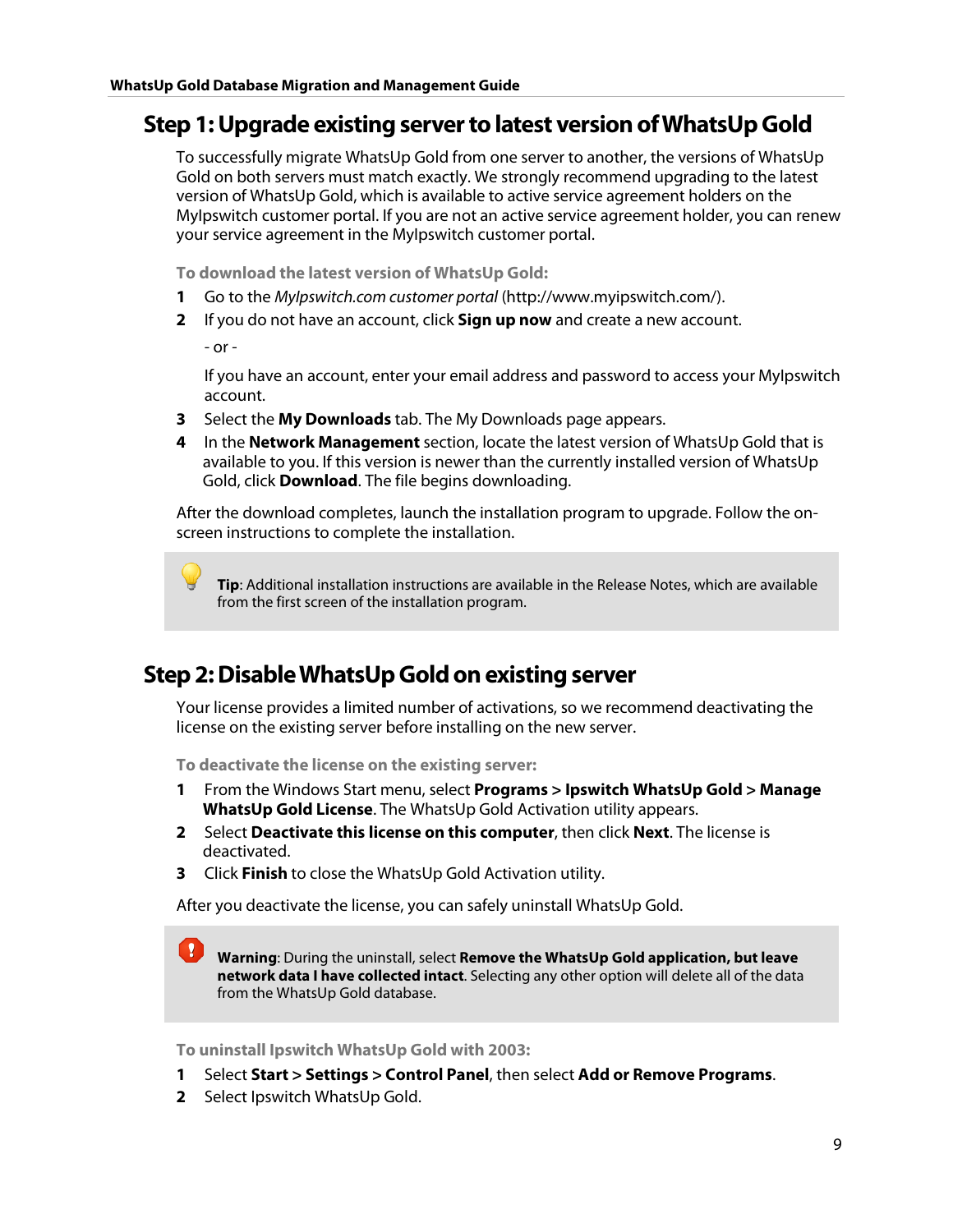#### **3** Select **Remove**.

**To uninstall Ipswitch WhatsUp Gold with Windows Vista or Server 2008:**

- **1** Select **Start > Settings > Control Panel**. The Control Panel dialog appears.
- **2** Under **Programs**, select **Uninstall a Program**.
- **3** Select Ipswitch WhatsUp Gold.
- **4** Select **Remove**.

You can also run the Ipswitch WhatsUp Gold installation program, then select **Remove**.

### <span id="page-10-0"></span>**Step 3: Install WhatsUp Gold on new server**

Using the installation program that you copied in step four, install WhatsUp Gold. The steps to do this vary depending on whether you are installing using Microsoft SQL Server 2005 Express Edition, Microsoft SQL Server 2005 or Microsoft SQL Server 2008.

Refer to *Installing and Configuring WhatsUp Gold v15.0 guide* [\(http://www.whatsupgold.com/wugiis\\_15\)](http://www.whatsupgold.com/wugiis_15) for specific steps for installing WhatsUp Gold.

### <span id="page-10-1"></span>**Step 4: Migrate settings and files that are not stored in database**

WhatsUp Gold stores some settings in the Windows Registry which must be manually reentered on the new server.

 $\sqrt{2}$ **Caution**: We do not recommend exporting registry hives on the existing server to import on the new server, as some settings are custom to the specific computer. Importing the computer-specific settings from one computer into the registry of another can result in instability.

**IM** Important: Make sure that non-default port settings are set appropriately on the computer you migrate WhatsUp Gold to.

If any of the following settings were modified on the existing server, the modifications must be repeated on the new server:

- Passive Monitor Listeners (**Configure > Program Options > Passive Monitor Listeners**)
- Report Data (**Configure > Program Options > Report Data**)
- Regional (**Configure > Program Options > Regional**)
- **Modem port settings (available from the Beeper and Pager actions dialogs)**

In addition, any settings manually configured in the registry must also be reconfigured on the new server.

Finally, copy files you have added to the Data subfolder of the WhatsUp Gold install directory to the same location on the new server. These files include custom sounds, MIB files, device icons, and SSL certificates.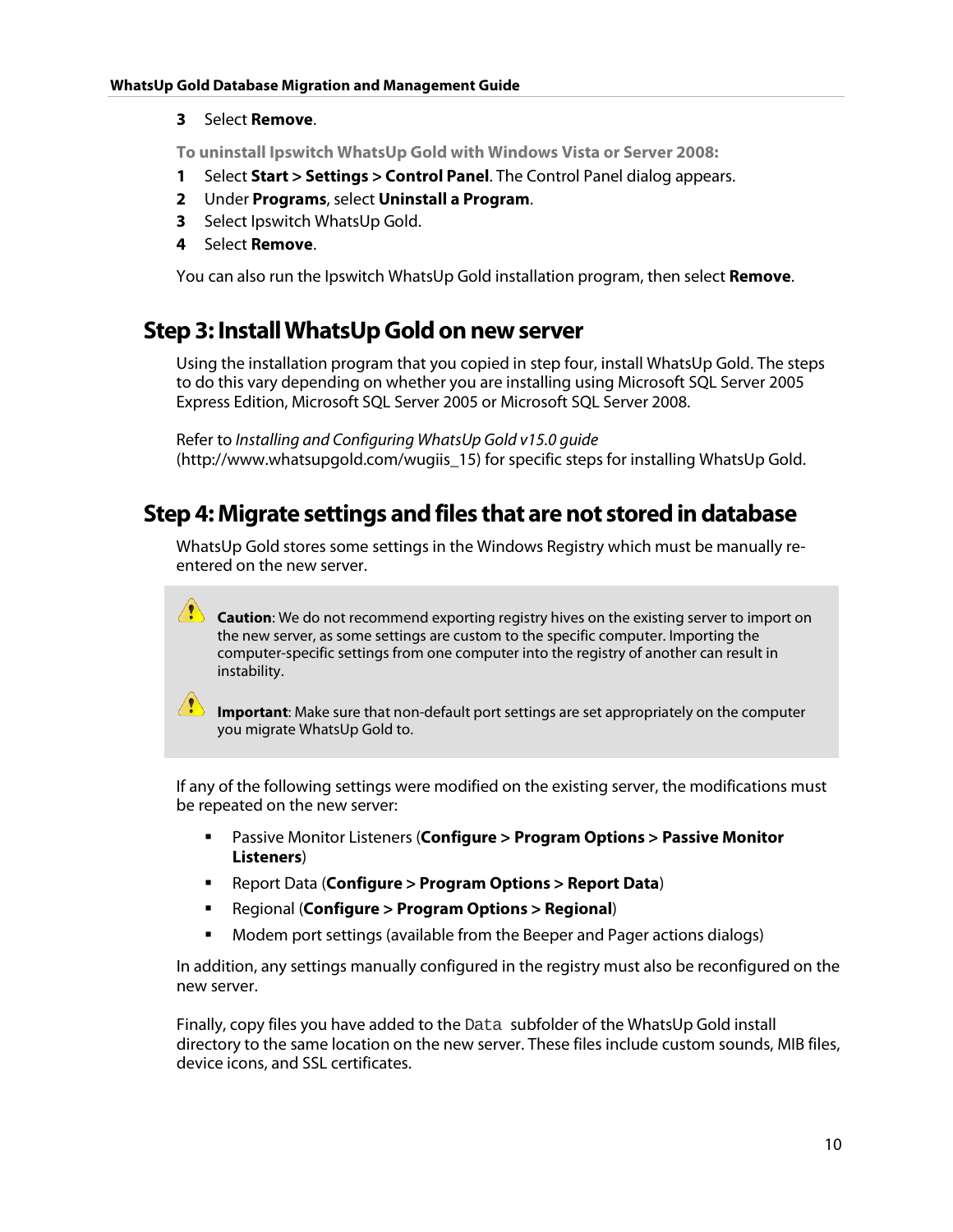#### CHAPTER 2

# <span id="page-11-0"></span>**Migrating the WhatsUp Gold Microsoft SQL Server 2005 Express Edition database to Microsoft SQL Server**

### **In This Chapter**

| Step 1: Verify Microsoft SQL Server meets requirements  11   |  |
|--------------------------------------------------------------|--|
|                                                              |  |
| Step 3: Migrate the database to Microsoft SQL Server 2005 or |  |
|                                                              |  |
|                                                              |  |
|                                                              |  |
|                                                              |  |

This section explains how to migrate the WhatsUp Gold database from an instance of Microsoft SQL Server 2005 Express Edition installed on the same computer as WhatsUp Gold to a local or remote instance of Microsoft SQL Server 2005 or Microsoft SQL Server 2008.

These instructions assume you are using the latest version of WhatsUp Gold. To migrate a database from a previous version of WhatsUp Gold, you can:

**Upgrade to WhatsUp Gold v12.3 or later and follow these instructions.** 

**Note**: WhatsUp Gold v12.3 or later introduces automatic database upgrades. It is no longer necessary to manually execute SQL scripts to upgrade a non-standard database.

 Consult the user guide for the previous version of WhatsUp Gold for instructions specific to that version.

### <span id="page-11-1"></span>**Step 1: Verify Microsoft SQL Server meets requirements**

You can use an existing Microsoft SQL Server 2005, Microsoft SQL Server 2008, or Microsoft SQL Server Cluster 2005, 2008, or 2008 R2 to store the data collected by WhatsUp Gold. To do this, these requirements must be met: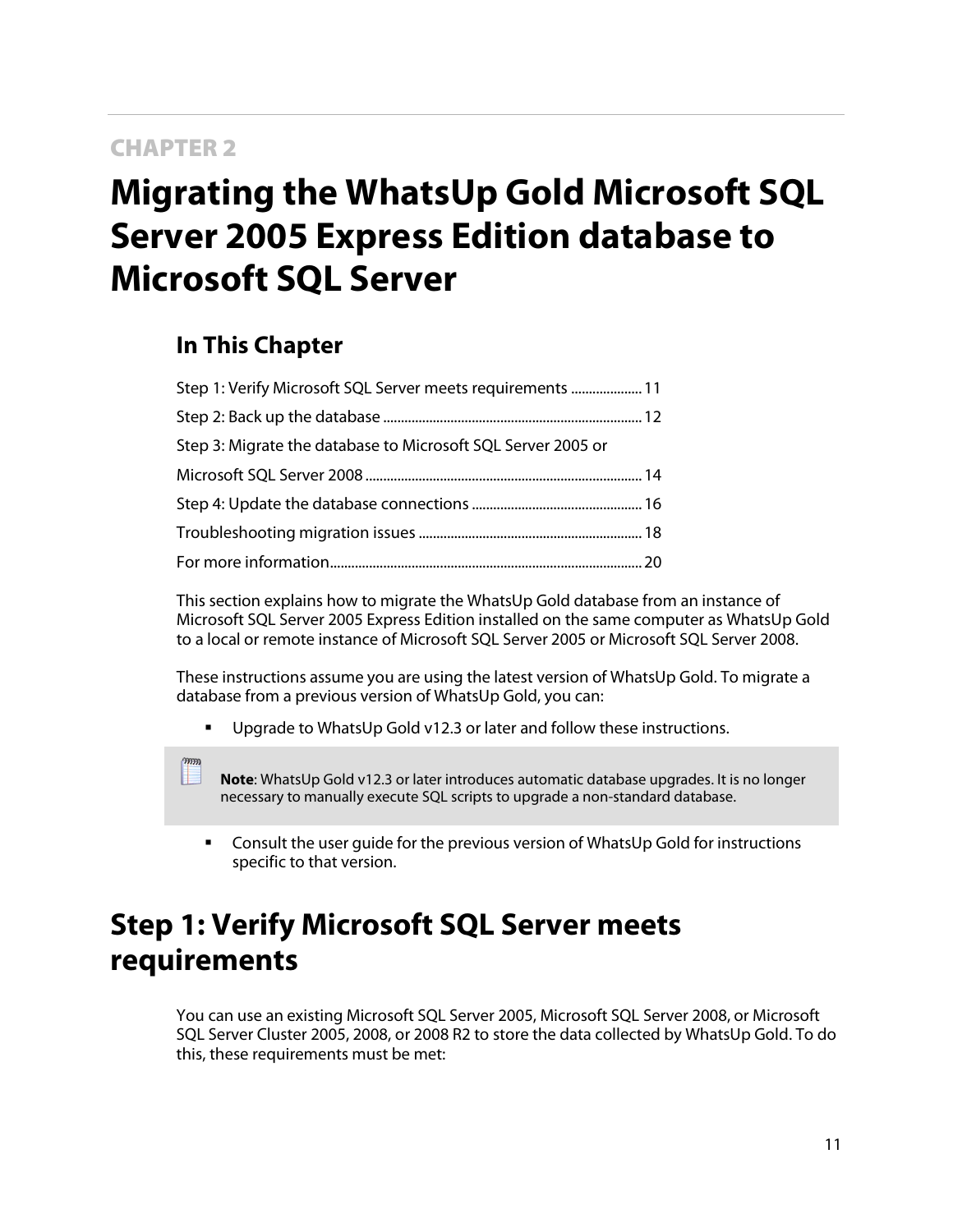Microsoft SQL Server 2005, Microsoft SQL Server 2008, or Microsoft SQL Server Cluster 2005, 2008, or 2008 R2 English must be installed on the WhatsUp Gold host computer or another computer.

**Important**: Make sure that the "master" database for the existing SQL Server database instance that is hosting the WhatsUp database is configured to use case-insensitive collation.

**Important**: WhatsUp Gold does not support non-English versions of Microsoft SQL Server 2005, Microsoft SQL Server 2008, or Microsoft SQL Server Cluster 2005, 2008, or 2008 R2.

**Important**: Make sure that, if WhatsUp Gold and the SQL Server is not located on the same physical machine (server), the system clocks are synchronized to the same time zone. If the system clocks are not synchronized, inaccurate data may occur in reports.

- Microsoft SQL Server 2005, Microsoft SQL Server 2008, or Microsoft SQL Server Cluster 2005, 2008, or 2008 R2 must be configured to allow WhatsUp Gold to authenticate.
- If Microsoft SQL Server is installed on a remote computer, remote connections must be allowed. For more information, see *How to configure Microsoft SQL Server to allow remote connections* [\(http://support.microsoft.com/kb/914277\)](http://support.microsoft.com/kb/914277).
- Use a Microsoft SQL Server user account to connect to the database.
- Microsoft SQL Server must be configured to have a user account that meets the following requirements:
	- Full administrator privileges to Microsoft SQL Server. WhatsUp Gold also supports accessing the database via an account with reduced administrative privileges. For instructions on how to make this modification, see [Using a Limited Rights Account](#page-20-0)  [with WhatsUp Gold](#page-20-0) on page [20.](#page-20-0)
	- User's language is set to (United States) English. This can be set in the properties for the login used by WhatsUp Gold.

If you need assistance configuring or verifying these prerequisites, contact your database administrator or refer to the *Microsoft SQL Server documentation* [\(http://support.microsoft.com/ph/2855\)](http://support.microsoft.com/ph/2855).

**Note**: WhatsUp Gold no longer supports Microsoft SQL Server 2000.

### <span id="page-12-0"></span>**Step 2: Back up the database**

Execute this procedure on the computer where WhatsUp Gold is installed.

**1** From the WhatsUp Gold console, back up the WhatsUp and Flow Monitor databases.

**Note**: When you back up a database, you are prompted for a file name for the backup file and a folder to save it in.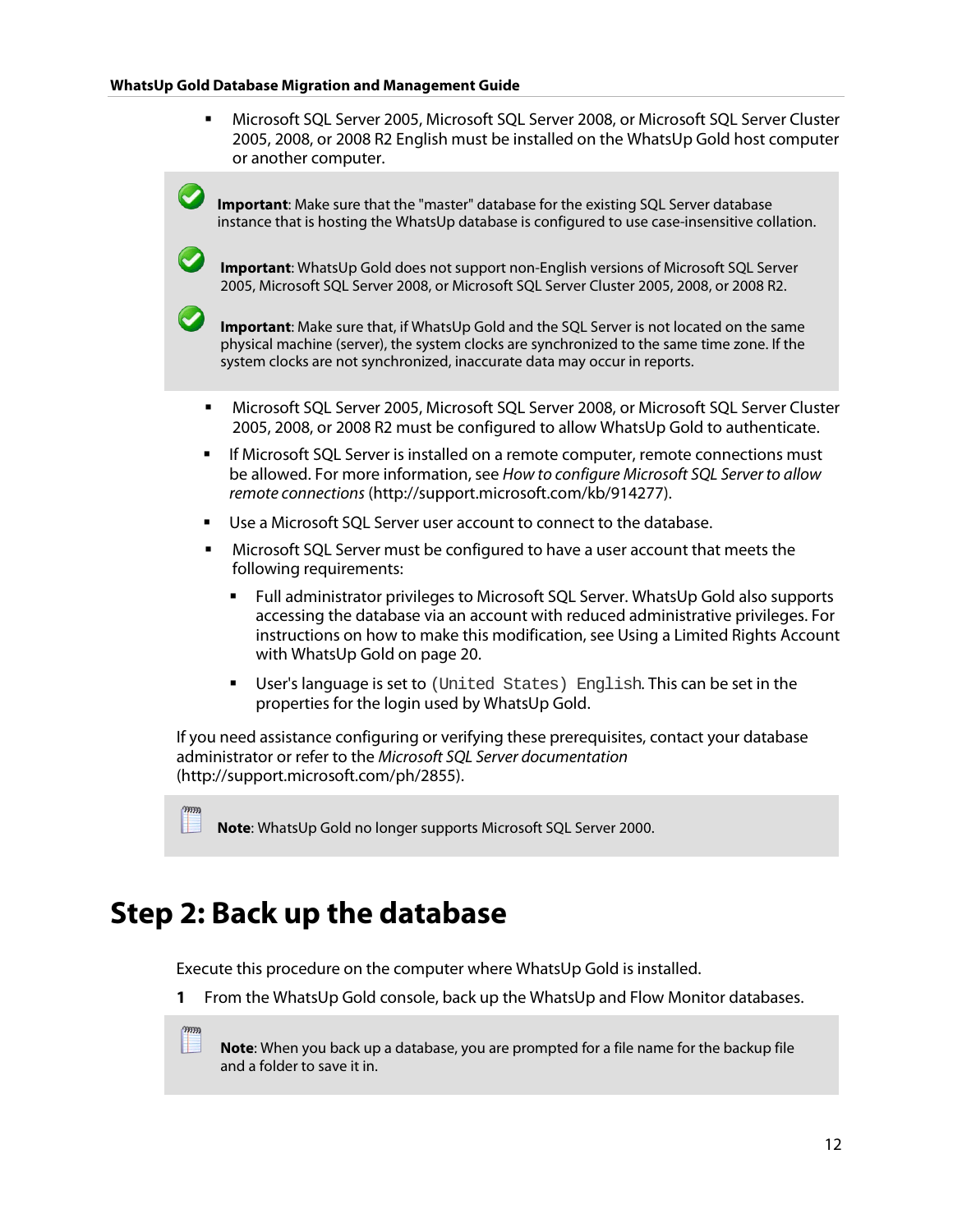- To back up the WhatsUp database, select **Tools > Database Utilities > Back Up WhatsUp SQL Database**.
- To back up the Flow Monitor database, select **Tools > Database Utilities > Back Up Flow Monitor SQL Databases > Back Up Flow Monitor Current Database**.
- To back up the NFArchive database, select **Tools > Database Utilities > Back Up Flow Monitor SQL Databases > Back Up Flow Monitor Archive Database**.
- **2** Close or shut down all programs and services that interact with WhatsUp Gold.
	- **Close the WhatsUp Gold console.**

**Tip**: You can use the WhatsUp Services Controller dialog (Ipswitch Service Control Manager) to manage services. For more information, see About the WhatsUp Services Controller.

**Note**: Some services are optional. If the associated product is not licensed and enabled you may not be able to start and stop the service with the WhatsUp Services Controller dialog (Ipswitch Services Control Manager). Your license file determines whether or not you can access a plug-in. To update your license to purchase WhatsUp Gold Flow Monitor, VoIP plugin, WhatsConnected, or WhatsConfigured, visit the *MyIpswitch portal* [\(http://www.myipswitch.com\)](http://www.myipswitch.com/).

- **Polling Engine (nmservice.exe)**
- Flow Collector (bwcollector.net.exe)
- **Alert Center** (alertcenterservice.exe)
- **Trivial File Transfer Protocol Server (TFTPservice.exe)**
- **Whats Configured** (networkconfigservice.exe)
- **Discovery (discoveryservice.exe)**
- **Failover Manager (nmfailover.exe)**
- **API** (nmapi.exe)
- **Whats Connected Data Service** (networkviewerdataservice.exe)
- **Whats Virtual Service (whatsvirtualservice.exe)**
- **Internet Information Services (IIS). To access IIS options, click Start, then type** services.mscin the Search box. Locate the World Wide Web Publishing Service in the dialog and right-click it.
- Close the Ipswitch Task Tray application and the WhatsUp Gold Desktop Actions task tray application. For each, right-click the icon and select Close.
- **3** If the Microsoft SQL Server 2005 or Microsoft SQL Server 2008 server to which you are migrating the database is installed on another computer, copy the .bak files created during the backup process to the remote computer. These files are located in the locations you specified during step 1.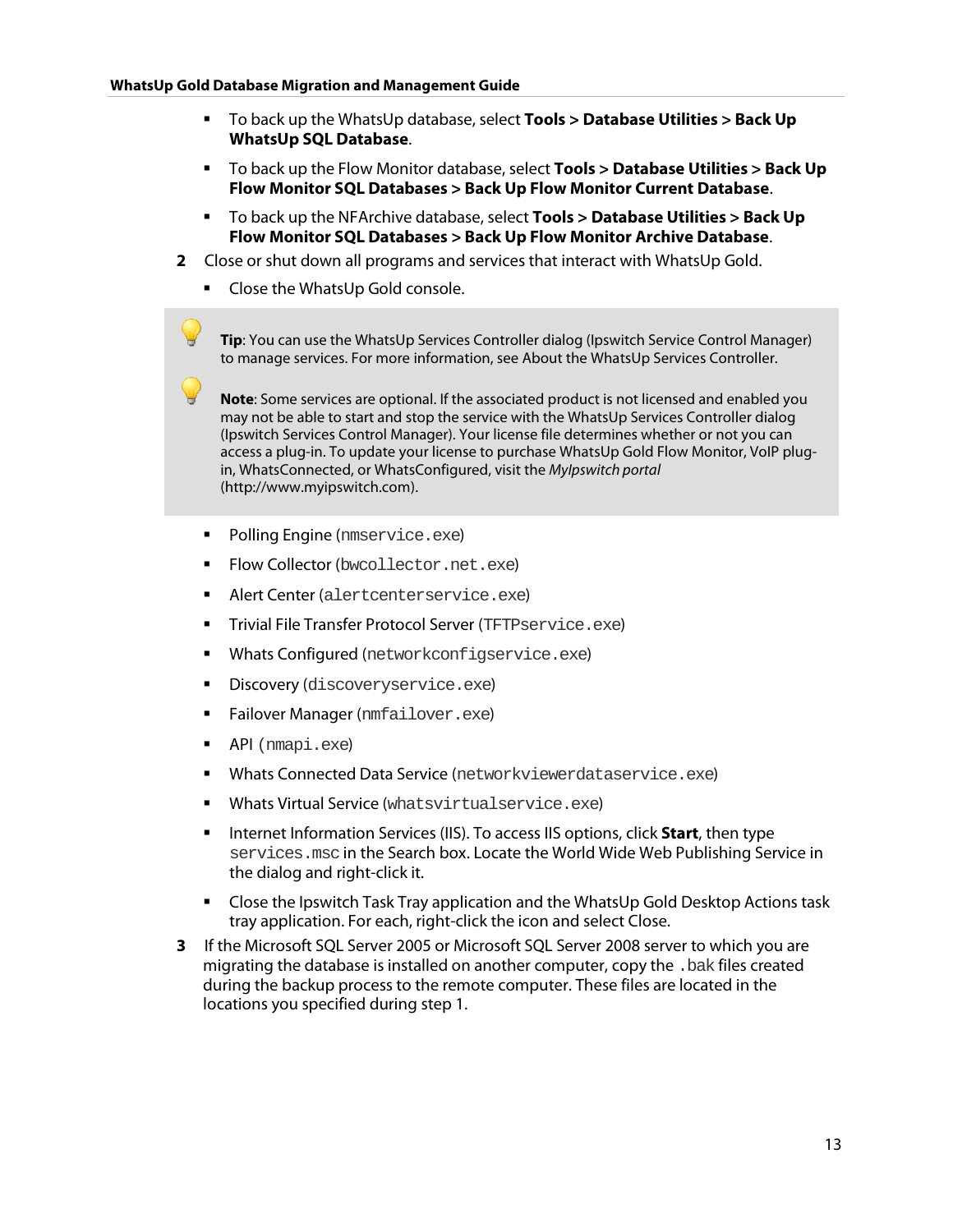**COON** 

 $m<sub>2</sub>$ 

**COON** 

### <span id="page-14-0"></span>**Step 3: Migrate the database to Microsoft SQL Server 2005 or Microsoft SQL Server 2008**

Execute this procedure on the computer where Microsoft SQL Server 2005 or Microsoft SQL Server 2008 is installed.

- **1** Open a command prompt on the computer where Microsoft SQL Server 2005 or Microsoft SQL Server 2008 is installed.
- **2** Create three databases on Microsoft SQL Server 2005 or Microsoft SQL Server 2008. These are the databases into which you will restore the backups from Microsoft SQL Server 2005 Express Edition. To create the databases, execute the following casesensitive commands:

| Note: The examples below assume that you have created your WhatsUp Gold databases |  |
|-----------------------------------------------------------------------------------|--|
| using the default names. If you used custom names, substitute your database names |  |
| wherever the default names are indicated.                                         |  |

**Note:** In the following commands, substitute <SQL server name> with the host name of Microsoft SQL Server 2005 or Microsoft SQL Server 2008. If Microsoft SQL Server uses a named instance (rather than the default instance), enter

SQL server name\Instance name for <SQL server name>.

**Note:** The <user name> and <password> values should be replaced with the username and password for your SQL Administrator account.

■ To create the WhatsUp database:

```
sqlcmd -S "<SQL server name>" -U <user name> -P <password> -Q 
"CREATE DATABASE WhatsUp"
```
**To create the Flow Monitor database:** 

```
sqlcmd -S "<SQL server name>" -U <user name> -P <password> -0
"CREATE DATABASE NetFlow"
```
To create the NFArchive database:

```
sqlcmd -S "<SQL server name>" -U <user name> -P <password> -Q
"CREATE DATABASE NFArchive"
```
**Note**: Database names must exactly match the database names from Microsoft SQL Server 2005 Express Edition: WhatsUp, NetFlow, and NFArchive.

**Note**: If Microsoft SQL Server 2005 or Microsoft SQL Server 2008 is configured with nondefault collation standards, you must set collation for each database to SQL Latin1 General CP1 CI AS.

**3** For each of the three databases, import the backup file into the new database. Use this case-sensitive command: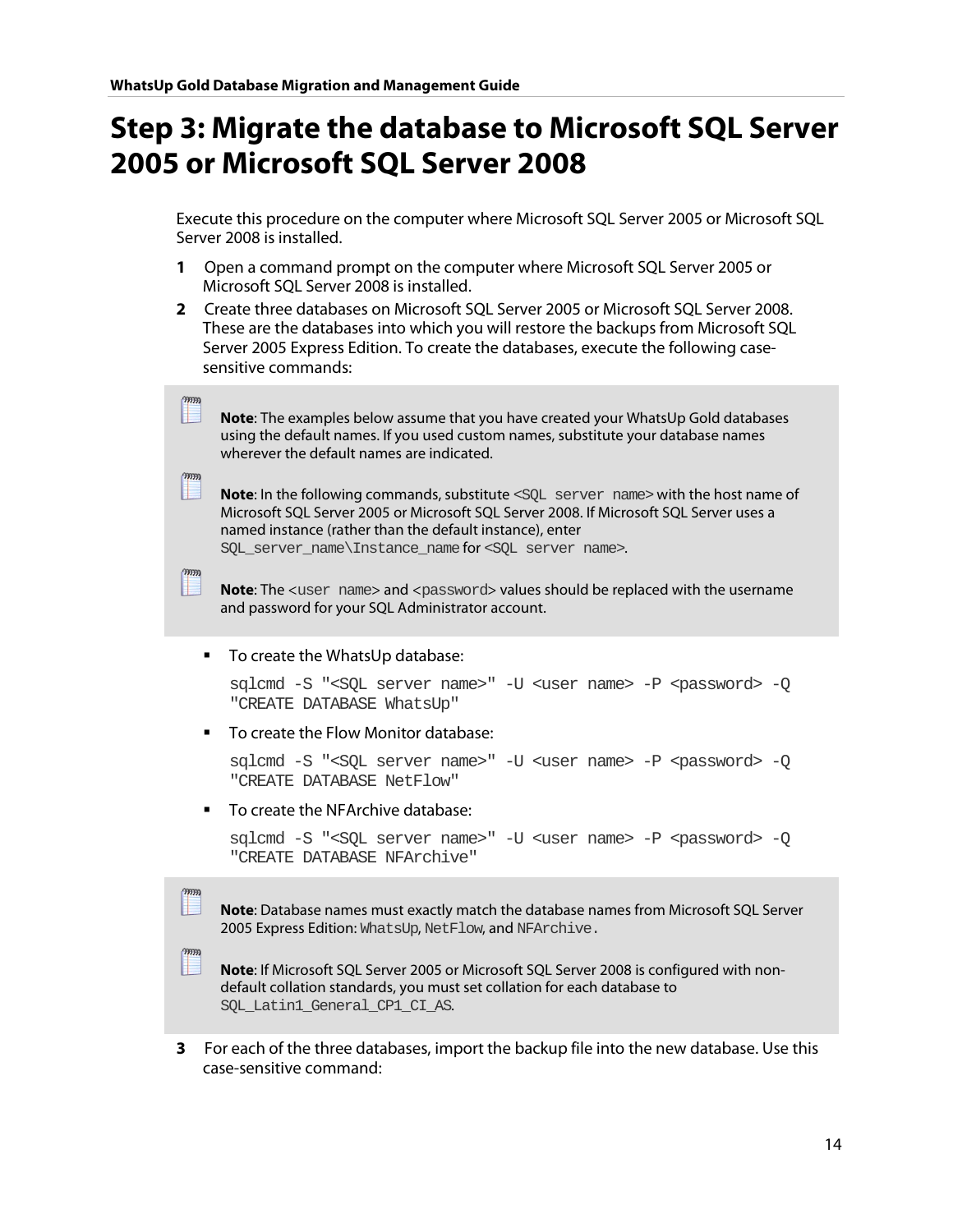```
Note: The entire command should be entered on a single line in the command prompt.
sqlcmd -S "<SQL server name>" -U <user name> -P <password>
          -Q "RESTORE DATABASE <database name>
         FROM DISK='<location of .bak file>' WITH REPLACE,
         MOVE '<database name>'
            TO '<location of data file for SQL database>',
         MOVE '<database log>'
            TO '<location of log file for SQL database>'"
 Note: The value of <database name> for the WhatsUp database is usually WhatsUp.
 However, if you are migrating a database created by WhatsUp Gold v12.0.2 or earlier, use 
 WhatsUp bak. For <database log>, always use WhatsUp log.
 Note: If you do not know the location of the data and log files for the databases, you can use 
 SQL Server Management Studio to find this information. In SQL Server Management Studio, 
 right-click the database, select Properties, then select the Files page. You can identify which 
 file is the data file by the value in the File Type column. The locations for the data and log
```
For example:

 $2000$ 

files are under the **Path** column.

**Note**: These examples assume that you are restoring to the default instance on a Microsoft SQL Server 2005 or Microsoft SQL Server 2008 with a host name of SQLServer, and that the paths to data and log files follow Microsoft defaults.

 To import the WhatsUp database, enter the following command **on a single line** in the command prompt:

```
sqlcmd -S "SQLServer" -U <user name> -P <password>
        -Q "RESTORE DATABASE WhatsUp
        FROM DISK='D:\database.bak' WITH REPLACE,
        MOVE 'WhatsUp_bak' 
          TO 'C:\Program Files\Microsoft SQL Server\
              MSSQL.1\MSSQL\Data\WhatsUp.mdf',
        MOVE 'WhatsUp_log'
          TO 'C:\Program Files\Microsoft SQL Server\
              MSSQL.1\MSSQL\Data\WhatsUp_log.ldf'"
```
**Note**: If you are migrating a database created by WhatsUp Gold v12.3 or later, replace WhatsUp\_dat with WhatsUp in the example above.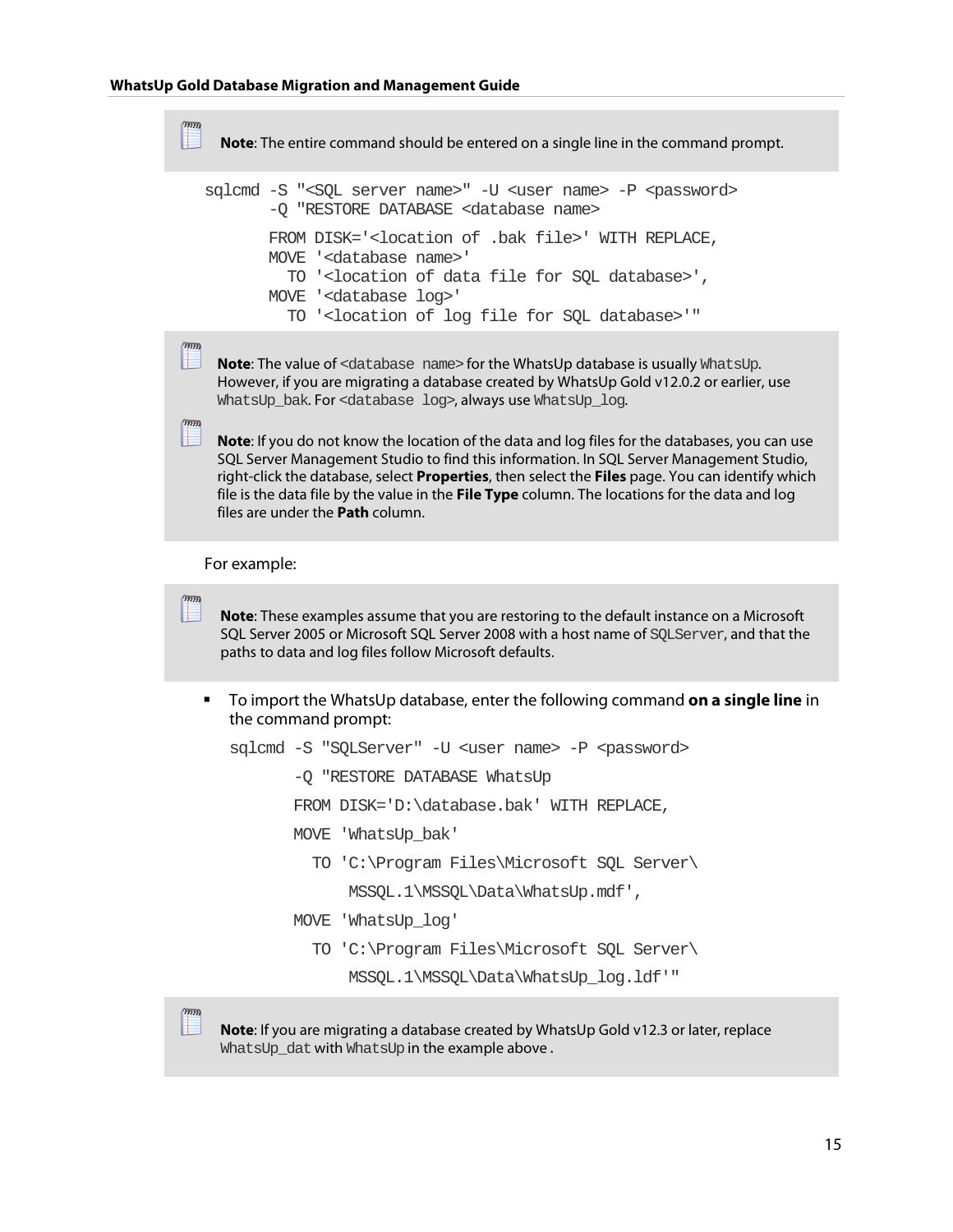To import the Flow Monitor database, enter the following command **on a single line** in the command prompt:

```
sqlcmd -S "SQLServer" -U <user name> -P <password>
```
- -Q "RESTORE DATABASE NetFlow
	- FROM DISK='D:\NetflowCurrentDatabase.bak' WITH REPLACE,
	- MOVE 'NetFlow'
		- TO 'C:\Program Files\Microsoft SQL Server\

MSSQL.1\MSSQL\Data\NetFlow.mdf',

- MOVE 'NetFlow\_log'
	- TO 'C:\Program Files\Microsoft SQL Server\

```
 MSSQL.1\MSSQL\Data\NetFlow_log.ldf'"
```
 To import the NFArchive database, enter the following command **on a single line** in the command prompt:

```
sqlcmd -S "SQLServer" -U <user name> -P <password>
```
-Q "RESTORE DATABASE NFArchive

```
 FROM DISK='D:\NetflowArchiveDatabase.bak' WITH REPLACE,
```
- MOVE 'NFArchive'
	- TO 'C:\Program Files\Microsoft SQL Server\ MSSQL.1\MSSQL\Data\NFArchive.mdf',
- MOVE 'NFArchive\_log'
	- TO 'C:\Program Files\Microsoft SQL Server\ MSSQL.1\MSSQL\Data\NFArchive\_log.ldf'"

**Important**: You must import all three databases.

After you receive the response that the database was successfully restored for each of the three databases, close the command prompt.

### <span id="page-16-0"></span>**Step 4: Update the database connections**

Execute this procedure on the computer where WhatsUp Gold is installed.

- **1** Verify that the username and password for WhatsUp Gold has been configured for use when connecting to the database.
	- a) From the Windows Start menu:
		- For Server 2008 R2, select **Control Panel > Administrative Tools > Data Sources**, then select the **System DSN** tab. - or -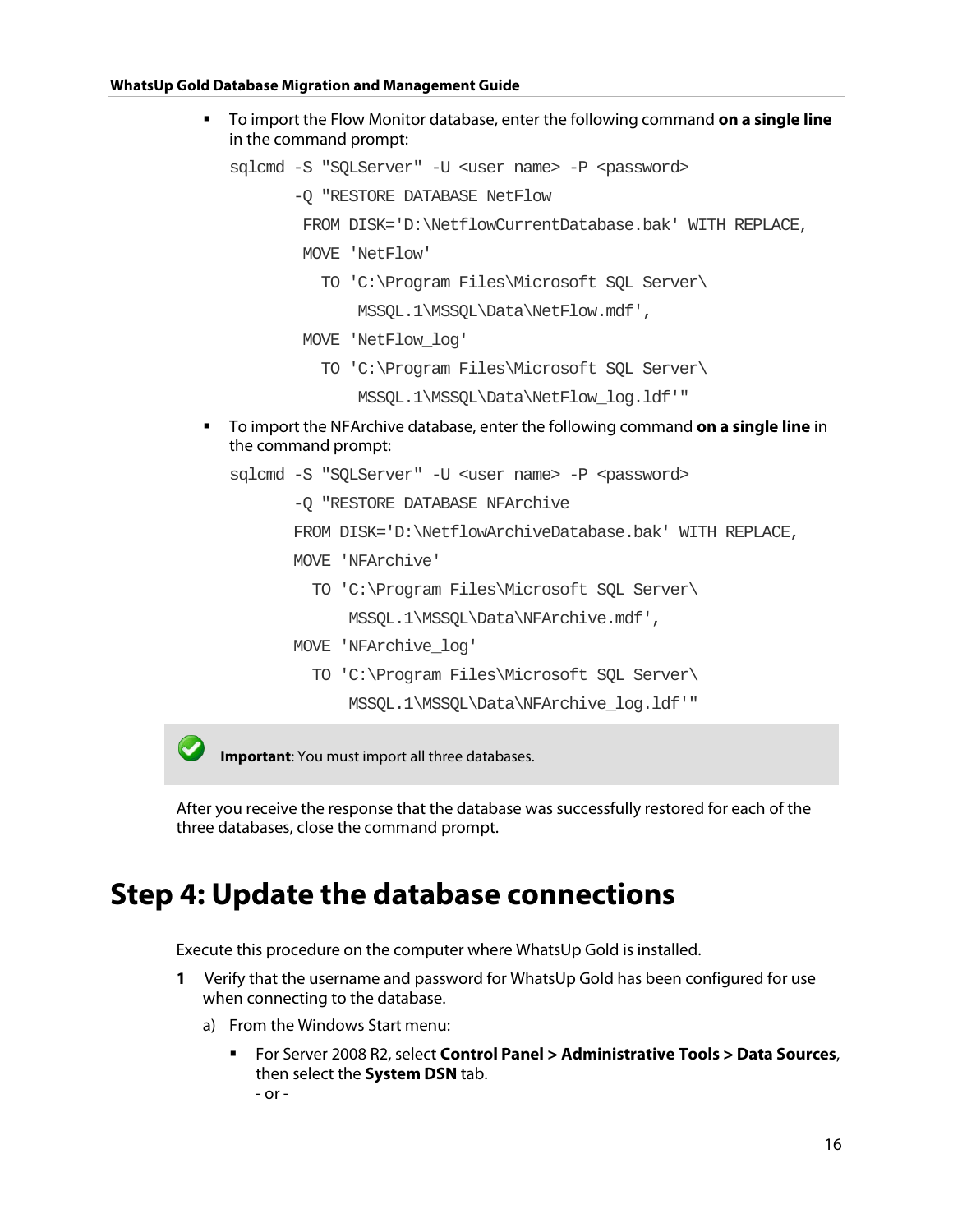- For Windows 7, select **Control Panel > System and Security > Administrative Tools > Data Sources** and select the **System DSN** tab. - or -
- For 64-bit OSs start the Command Prompt (click **Start > Run**), enter c:\Windows\SysWOW64\odbcad32.exe, then select the **System DSN** tab in the ODBC Data Source Administrator dialog.
- b) Select the WhatsUp DSN and click **Configure**. The Configuration wizard appears.
- c) Verify that the fields in the first dialog are correct for your SQL Server authentication preferences, then click **Next**.
- d) On the second dialog, verify that the **With SQL Server authentication using login ID and password entered by the user** option is selected. In the **Login** field, enter the SQL username. In the **Password** field, enter the SQL user's password. Click **Next**.
- e) On the third dialog, verify that **Change the default database to** is selected and that the WhatsUp database appears in the drop-down menu. Click **Next**.
- f) Continue to click **Next** until you come to the final dialog, then click **Finish**. The ODBC Microsoft SQL Server Setup dialog opens. You can click **Test Data Source** to test the configuration or click **OK**.
- g) Repeat steps b-f for the NetFlowDSN.
- **2** Verify that WhatsUp Gold and its plug-ins use the updated username and password for the database.
	- a) Open the WhatsUp Gold Database Configuration Utility from the Start menu at **Start > Programs > Ipswitch WhatsUp Gold > Utilities > Database Configuration Utility**.
	- b) Select **Use SQL Server Authentication**.
	- c) Verify that the **Username** and **Password** that you entered in the DSN are correct, then click **Connect**. The utility verifies the connection information. If the information is correct, the Update Registry dialog appears.
	- d) Verify that **Restart the WhatsUp service after the update** is *not* selected.
	- e) Click **Save**. The utility updates the database connection settings and restarts effected services. The Finished dialog appears.
	- f) Click **Finish**. The Database Configuration Utility closes.
- **3** Remove the Microsoft SQL Server 2005 Express Edition service dependencies from the Ipswitch Service Control Manager.
	- a) Open the Windows command prompt. Select **Start > Run**, then enter cmd.exe.
	- b) Enter the following commands:
		- sc config "Ipswitch Service Control Manager" depend= "RPCSS"

Note: There is a space after depend= and before "RPCSS" and "". This space is required!

These commands remove the dependency on Microsoft SQL Server 2005 Express Edition from the Ipswitch Service Control Manager.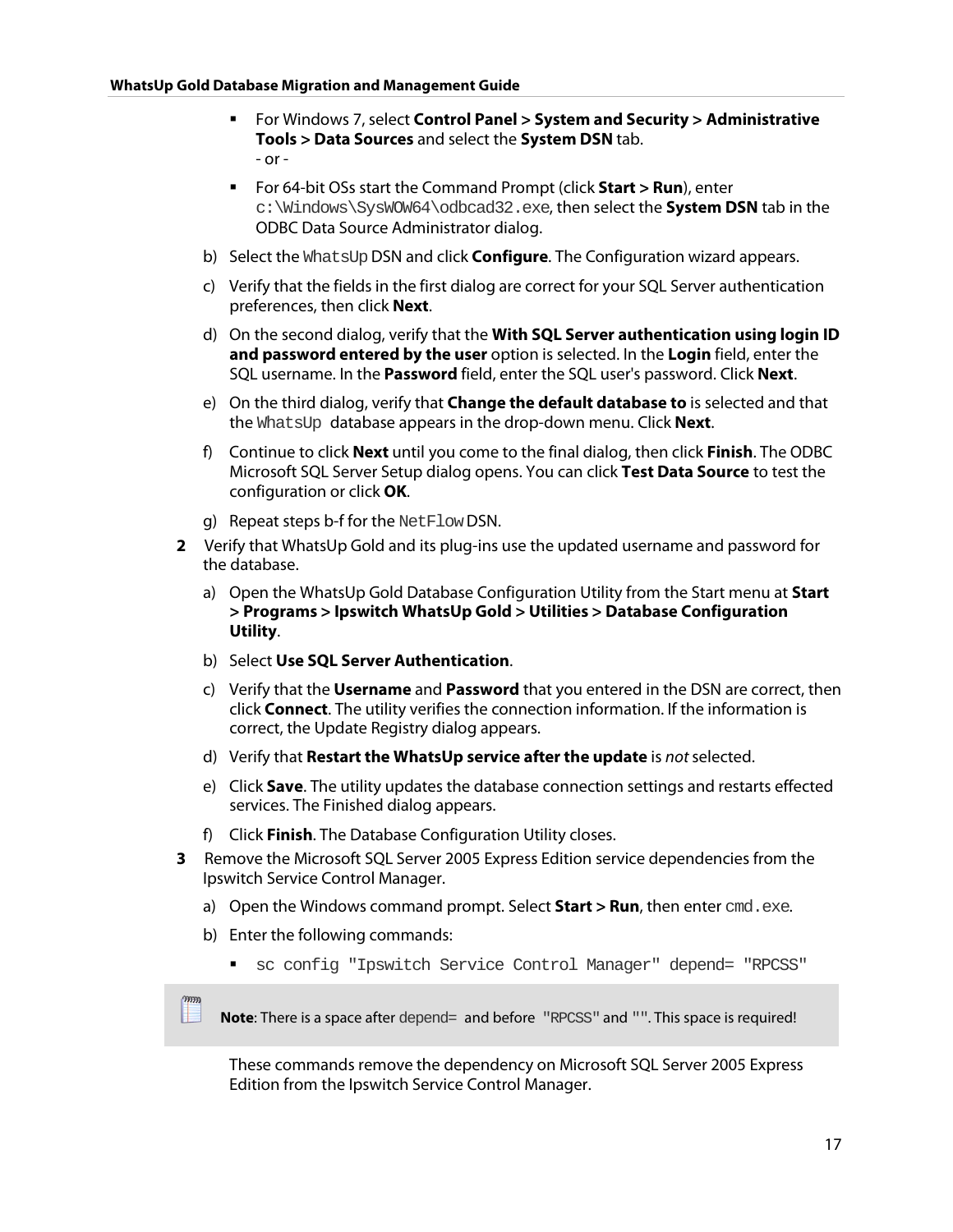**4** Start the Ipswitch Service Control Manager.



 Start the Desktop Actions Application and the Task Tray Application. Select each application on the Start menu at **Start > Programs > Ipswitch WhatsUp Gold > Utilities**.

After completing these steps, WhatsUp Gold resumes polling and writes all new data to the Microsoft SQL Server 2005 or Microsoft SQL Server 2008 database.

### <span id="page-18-0"></span>**Troubleshooting migration issues**



If you encounter this error after migrating to Microsoft SQL Server 2005 or Microsoft SQL Server 2008, the host name of the Microsoft SQL Server may have been changed after Microsoft SQL Server was installed. This causes a disconnect between the actual host name of the server and what Microsoft SQL Server 2005 or Microsoft SQL Server 2008 believes the host name to be.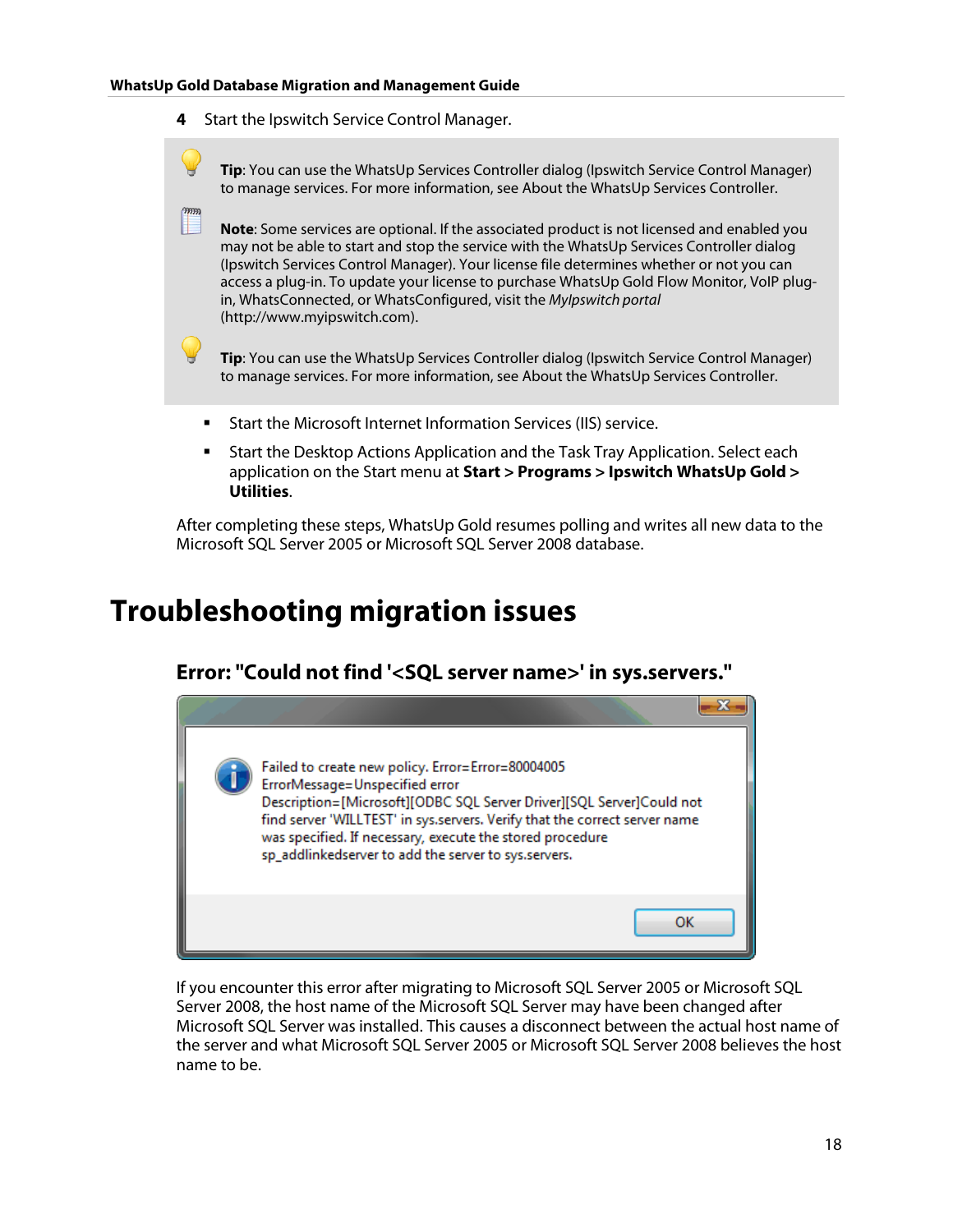There are two ways to correct this:

- Change the host name of the Microsoft SQL Server 2005 or Microsoft SQL Server 2008 back to what the host name was when Microsoft SQL Server was installed.
- **Update the sys.servers table to reflect the correct information.**
- **1** Execute these commands in the command prompt:
	- sqlcmd -E -S <SQL server name> -d master -Q "EXEC sp\_dropserver '<old host name>'"
	- sqlcmd -E -S <SQL server name> -d master -Q "EXEC sp\_addserver '<new host name>', 'local'"
- **2** Restart Microsoft SQL Server 2005 or Microsoft SQL Server 2008.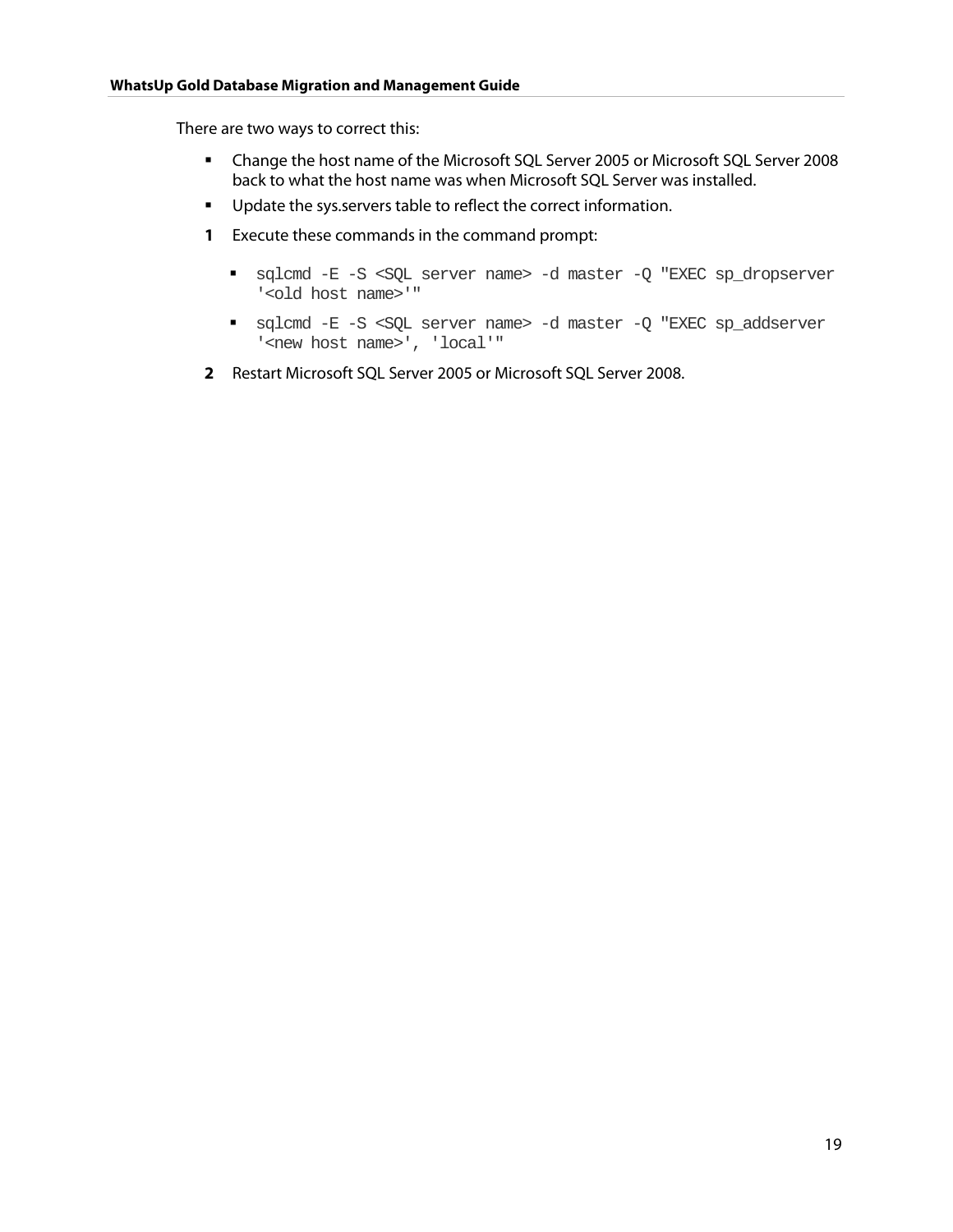### <span id="page-20-2"></span>CHAPTER 3

# <span id="page-20-0"></span>**Using a Limited Rights Account with WhatsUp Gold**

### **In This Chapter**

| Limited Rights: Denying access to other databases  30 |  |
|-------------------------------------------------------|--|
|                                                       |  |

### <span id="page-20-1"></span>**Limited Rights: Overview**

The following procedures instruct you on how to create or modify an SQL login for use by WhatsUp Gold depending on your database configuration. Please note the following:

- This content assumes you have already installed WhatsUp Gold and have already begun collecting network data. If you have not yet installed the software, do so before proceeding.
- These instructions are valid for all editions of SQL Server and for all currentlysupported versions of SQL Server (2005, 2008, and 2008 R2).
- **The commands to create the SQL login, assign rights and database permissions** should be run as a user who is a member of the sysadmin fixed server role.
- These commands can be executed using the SQLCMD utility, delivered with the WhatsUp Gold install or can be run by a database administrator with the necessary permissions. See *Executing SQL statements against the WhatsUp Gold database* [http://whatsupgold.force.com/kb/articles/FAQ/How-To-Executing-SQL-statements](http://whatsupgold.force.com/kb/articles/FAQ/How-To-Executing-SQL-statements-against-the-WhatsUp-Gold-database-1307717774087)[against-the-WhatsUp-Gold-database-1307717774087](http://whatsupgold.force.com/kb/articles/FAQ/How-To-Executing-SQL-statements-against-the-WhatsUp-Gold-database-1307717774087) for information on executing SQL statements using SQLCMD.

By default, the three application databases are named WhatsUp, Netflow, and NFArchive. If you have chosen alternate names for your application databases, you will need to enter the correct names in place of these in the SQL commands within the following procedures.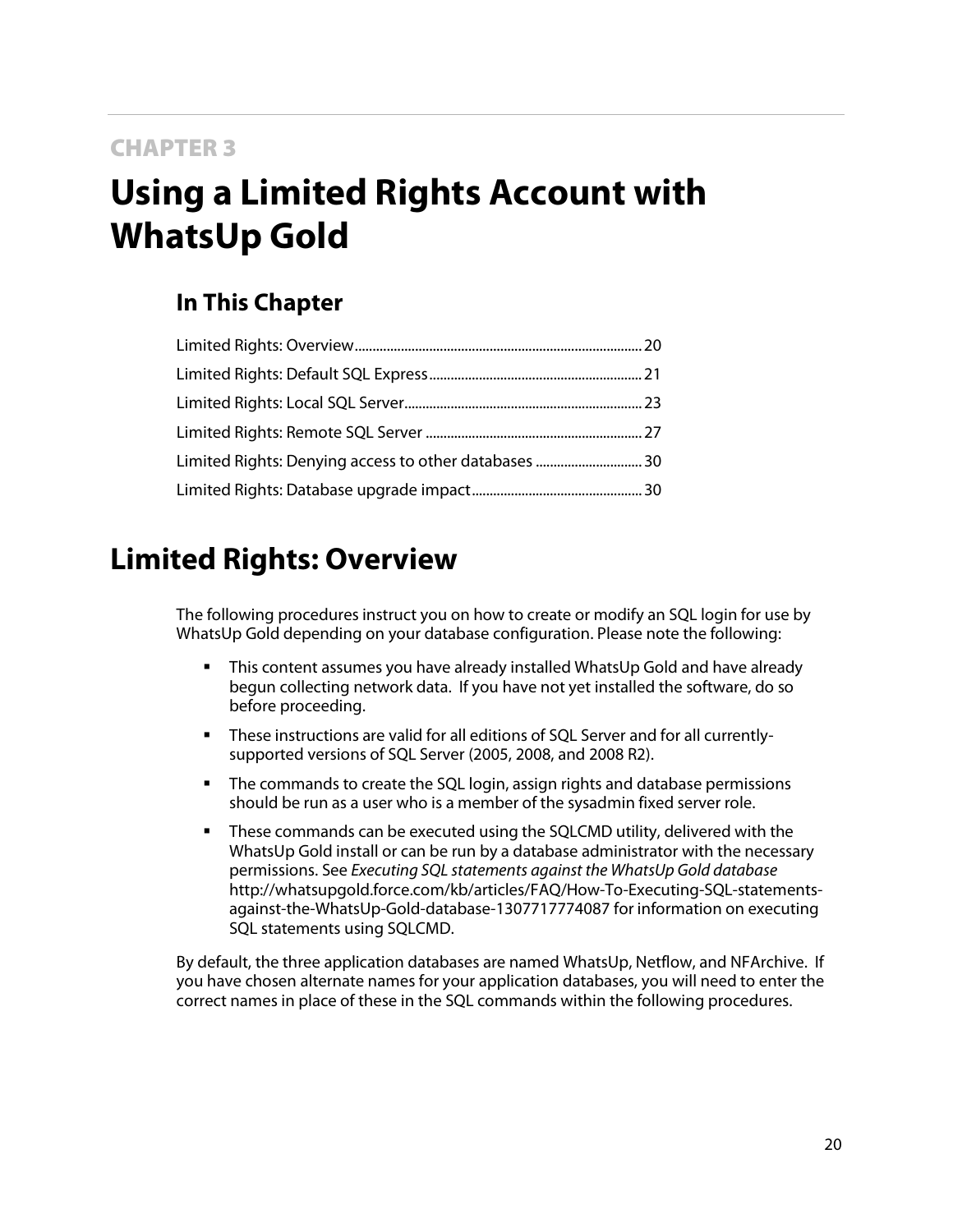We recommend naming the SQL login WhatsUpGold User to provide an easily distinguishable name for the login, but you are free to assign whatever label you would prefer to the login.

Additionally, we recommend granting the CREATE ANY DATABASE and VIEW SERVER STATE server permissions to the SQL login. This allows the application to create additional databases should a future version of WhatsUp Gold require them for data storage. And, it allows the application to monitor the performance of general SQL statistics for use in diagnostic troubleshooting.

### <span id="page-21-0"></span>**Limited Rights: Default SQL Express**

### <span id="page-21-1"></span>**Limited Rights: Default SQL Express - Windows authentication with local administrator account**

Use the following procedure to create a dedicated SQL login if your WhatsUp Gold solution utilizes a WhatsUp Gold-installed WHATSUPSQL Express instance. A new SQL login must be provisioned in the SQL instance and must be assigned ownership of the application databases.

If WhatsUp Gold is configured to use Windows Authentication to connect to the database, the connection must be modified to use SQL Authentication.

**To create a dedicated SQL login for use by WhatsUp Gold:**

- **1** Launch the SQLCMD utility.
- **2** Ensure you are connected to the master database.
- **3** Create a SQL login by entering the following command:

```
CREATE LOGIN [WhatsUpGold_User] WITH PASSWORD = N'P@ssw0rd', 
DEFAULT_DATABASE = [WhatsUp]
```
**4** Assign the new login to the dbo user in each of the applications' databases by entering the following command:

ALTER AUTHORIZATION ON DATABASE::[WhatsUp] TO [WhatsUpGold\_User] ALTER AUTHORIZATION ON DATABASE::[NetFlow] TO [WhatsUpGold\_User] ALTER AUTHORIZATION ON DATABASE::[NFArchive] TO [WhatsUpGold\_User]

**5** Grant the new login the ability to create new application database by entering the following command:

GRANT CREATE ANY DATABASE TO [WhatsUpGold\_User]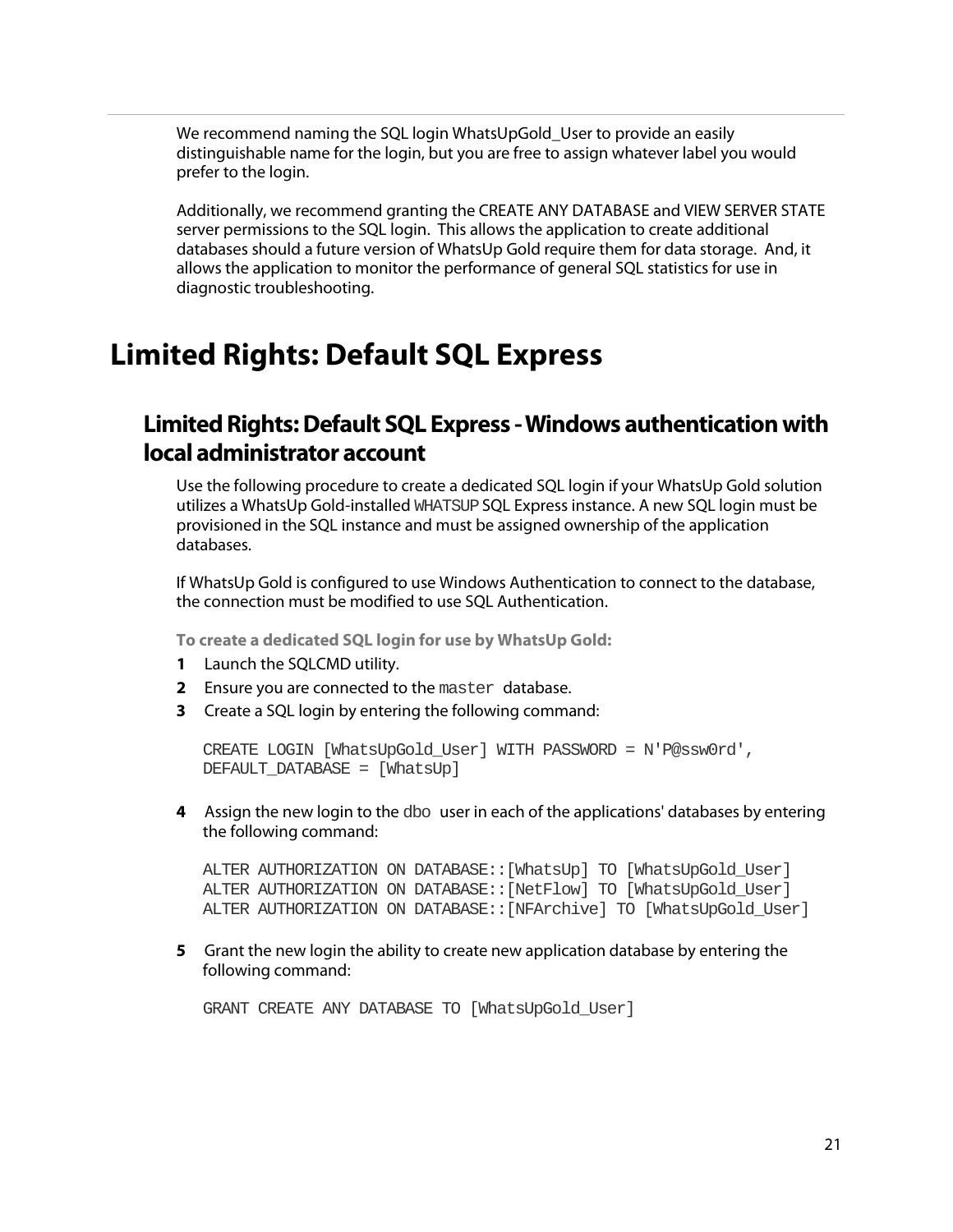#### **WhatsUp Gold Database Migration and Management Guide**

**6** Grant the new login the ability to monitor general server performance by entering the following command:

GRANT VIEW SERVER STATE TO [WhatsUpGold\_User]

- **7** Stop the Ipswitch Network Management Windows services, main WhatsUp Gold application, and task tray applications.
- **8** Stop IIS.
- **9** Modify the WhatsUp and Netflow system DSN to use SQL Authentication.
- **10** Verify that you can successfully test the database connection using the new SQL login in both DSNs.
- **11** From the WhatsUp Gold program group's Utilities folder in the Start Menu, run the Database Configuration Utility.
- **12** Enter the username and password for the new SQL login and click **Connect**.
- **13** Restart the Ipswitch Network Management services.
- **14** Restart IIS.

**Important**: After completing the migration to a limited permissions model, you must create new backups for each of the application databases. This step is required for data recovery purposes. See the application documentation for information on backing up application databases using the main WhatsUp Gold application. Database backups made prior to the migration may no longer be directly restored through the main WhatsUp Gold application.

### <span id="page-22-0"></span>**Limited Rights: Default SQL Express - SQL authentication with sa login**

Use the following procedure to create a dedicated SQL login if your WhatsUp Gold solution utilizes a WhatsUp Gold-installed WHATSUP SQL Express instance. A new SQL login must be provisioned in the SQL instance and must be assigned ownership of the application databases.

**To create a dedicated SQL login for use by WhatsUp Gold:**

- **1** Launch the SQLCMD utility.
- **2** Ensure you are connected to the master database.
- **3** Create a SQL login by entering the following command:

```
CREATE LOGIN [WhatsUpGold_User] WITH PASSWORD = N'P@ssw0rd', 
DEFAULT_DATABASE = [WhatsUp]
```
**4** Assign the new login to the dbo user in each of the applications' databases by entering the following command:

```
ALTER AUTHORIZATION ON DATABASE::[WhatsUp] TO [WhatsUpGold_User]
ALTER AUTHORIZATION ON DATABASE::[NetFlow] TO [WhatsUpGold_User]
ALTER AUTHORIZATION ON DATABASE::[NFArchive] TO [WhatsUpGold_User]
```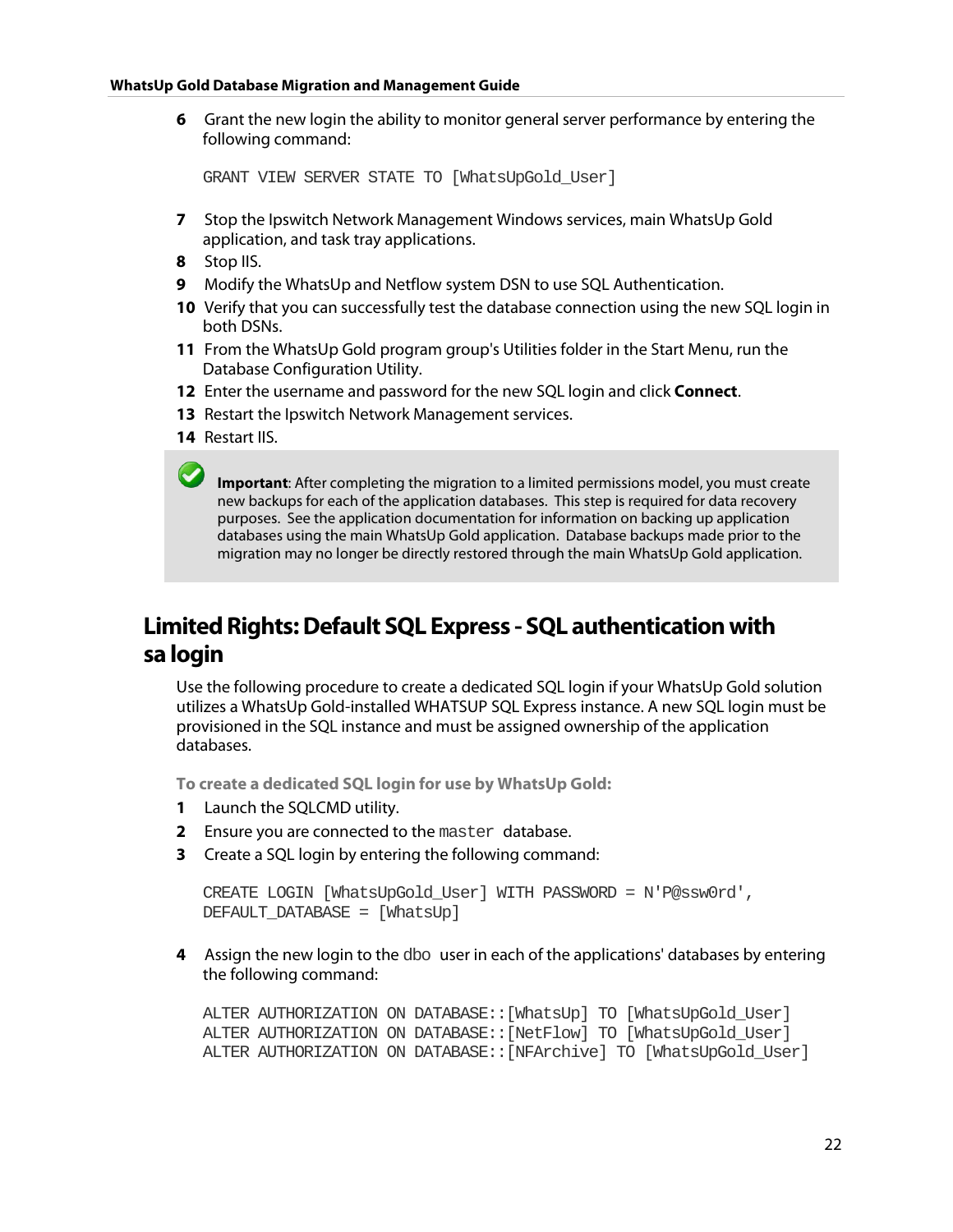**5** Grant the new login the ability to create new application database by entering the following command:

GRANT CREATE ANY DATABASE TO [WhatsUpGold\_User]

**6** Grant the new login the ability to monitor general server performance by entering the following command:

GRANT VIEW SERVER STATE TO [WhatsUpGold\_User]

- **7** Stop the Ipswitch Network Management Windows services, main WhatsUp Gold application, and task tray applications.
- **8** Stop IIS.
- **9** From the WhatsUp Gold program group's Utilities folder in the Start Menu, run the Database Configuration Utility.
- **10** Enter the username and password for the new SQL login and click **Connect**.
- **11** Restart IIS.

**Important**: After completing the migration to a limited permissions model, you must create new backups for each of the application databases. This step is required for data recovery purposes. See the application documentation for information on backing up application databases using the main WhatsUp Gold application. Database backups made prior to the migration may no longer be directly restored through the main WhatsUp Gold application.

### <span id="page-23-0"></span>**Limited Rights: Local SQL Server**

### <span id="page-23-1"></span>**Limited Rights: Local SQL Server - Windows authentication with local administrator account**

Use the following procedure to create a dedicated SQL login if your WhatsUp Gold solution utilizes a customer-installed instance of SQL on the same computer as WhatsUp Gold. A new SQL login must be provisioned in the SQL instance and must be assigned ownership of the application databases.

If WhatsUp Gold is configured to use Windows Authentication to connect to the database, the connection must be modified to use SQL Authentication.

**To create a dedicated SQL login for use by WhatsUp Gold:**

- **1** Stop the Ipswitch Network Management Windows services, main WhatsUp Gold application, and task tray applications.
- **2** Stop IIS.
- **3** Enable mixed mode authentication in the SQL server instance.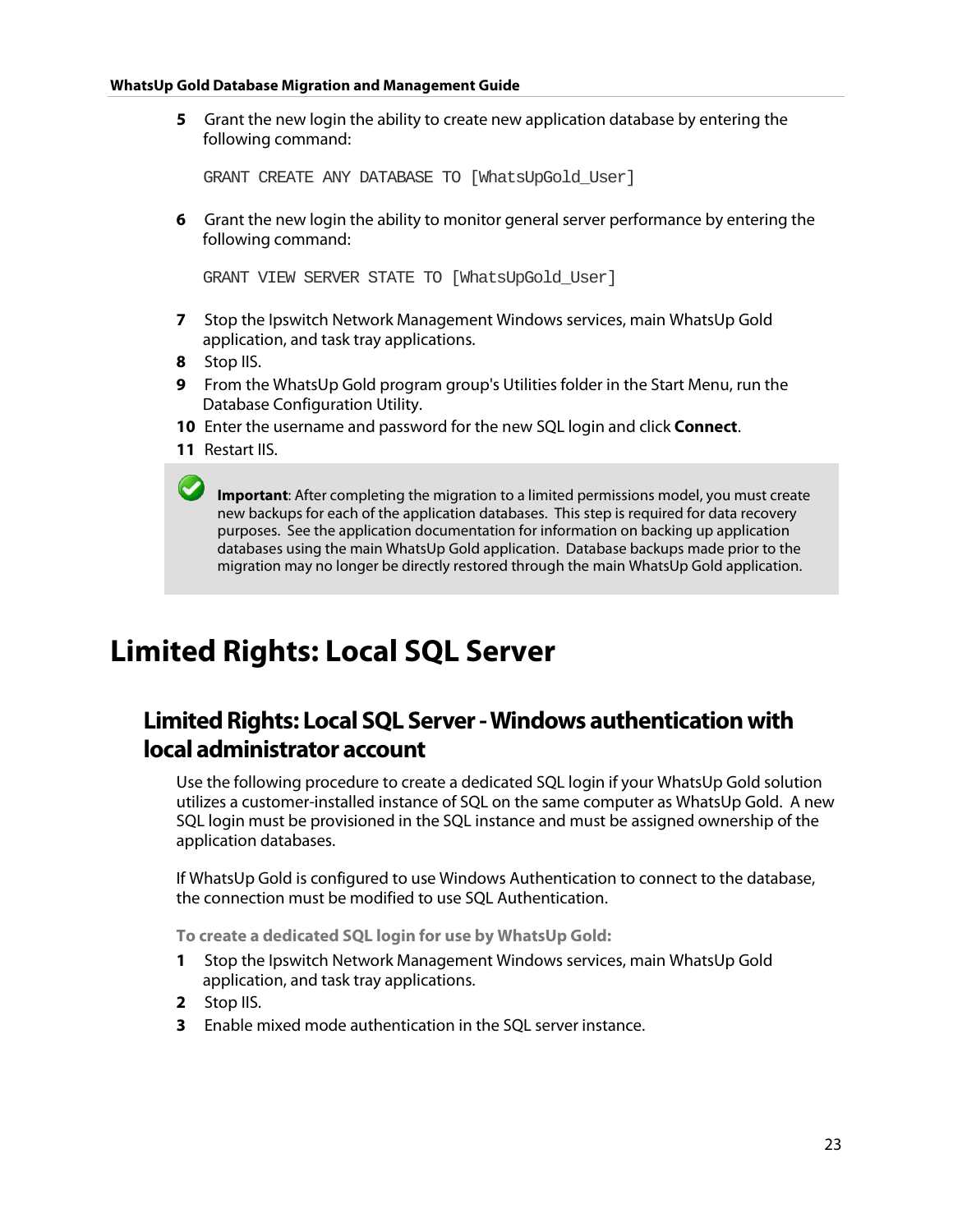**4** Restart the SQL server processes.

Note: Steps 3 and 4 may require you to refer to the Microsoft SQL Server documentation.

- **5** Launch the SQLCMD utility.
- **6** Ensure you are connected to the master database.
- **7** Create a SQL login by entering the following command:

```
CREATE LOGIN [WhatsUpGold_User] WITH PASSWORD = N'P@ssw0rd', 
DEFAULT_DATABASE = [WhatsUp]
```
**8** Assign the new login to the dbo user in each of the applications' databases by entering the following command:

ALTER AUTHORIZATION ON DATABASE::[WhatsUp] TO [WhatsUpGold\_User] ALTER AUTHORIZATION ON DATABASE::[NetFlow] TO [WhatsUpGold\_User] ALTER AUTHORIZATION ON DATABASE::[NFArchive] TO [WhatsUpGold\_User]

**9** Grant the new login the ability to create new application database by entering the following command:

GRANT CREATE ANY DATABASE TO [WhatsUpGold\_User]

**10** Grant the new login the ability to monitor general server performance by entering the following command:

GRANT VIEW SERVER STATE TO [WhatsUpGold\_User]

- **11** Modify the WhatsUp and Netflow system DSN to use SQL Authentication.
- **12** Verify that you can successfully test the database connection using the new SQL login in both DSNs.
- **13** From the WhatsUp Gold program group's Utilities folder in the Start Menu, run the Database Configuration Utility.
- **14** Enter the username and password for the new SQL login and click **Connect**.
- **15** Restart the Ipswitch Network Management services.
- **16** Restart IIS.

**Important**: After completing the migration to a limited permissions model, we highly recommend you create new backups for each of the application databases. Database backups created prior to this event can no longer be restored using the main WhatsUp Gold application and after restoration, the SQL login used by WhatsUp Gold must be re-assigned to the dbo user in the databases. Database backups made after this event can be restored using the main WhatsUp Gold application and will not require modifications to the dbo user.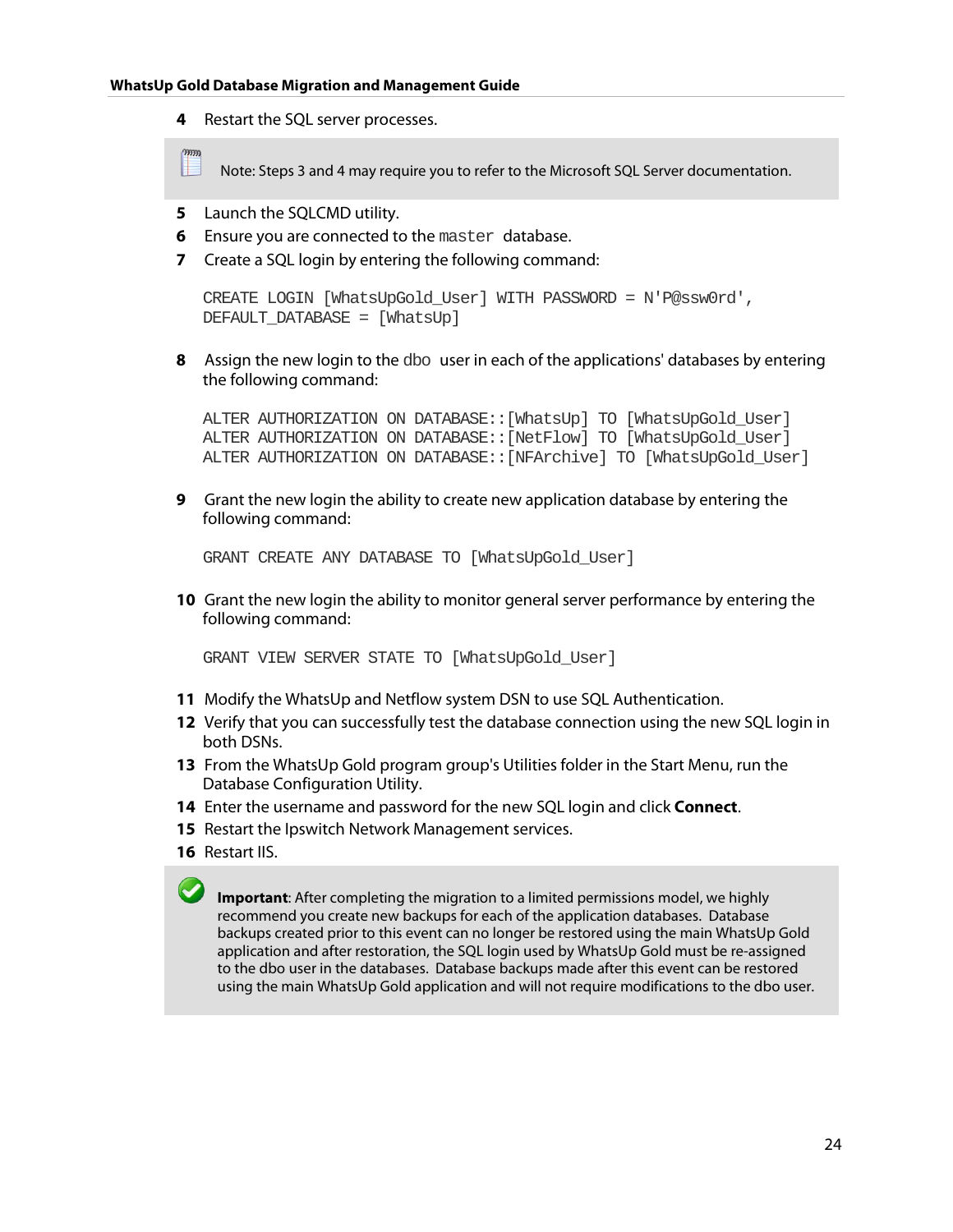### <span id="page-25-0"></span>**Limited Rights: Local SQL Server - SQL authentication with existing sysadmin account**

If your WhatsUp Gold solution utilizes SQL authentication with an existing sysadmin account, a new SQL login does need to be provisioned for WhatsUp Gold. The application can continue using the existing login, however, the login must be removed from the sysadmin fixed server role and then granted the appropriate rights to the application databases. Use the following procedure to grant appropriate application database rights to the SQL login.

**Important**: This procedure must not be competed using the login used by WhatsUp Gold.

**To grant appropriate application database rights to the SQL login:**

- **1** Stop the Ipswitch Network Management Windows services, main WhatsUp Gold application, and task tray applications.
- **2** Stop IIS.
- **3** Launch the SQLCMD utility.
- **4** While connected to the master database, remove the WhatsUp Gold SQL login from the sysadmin fixed server role by entering the following command. Replace sqlloginname with the name of the SQL login used by WhatsUp Gold:

```
EXECUTE [sys].[sp_dropsrvrolemember] @loginame = N'sqlloginname', 
@rolename = N'sysadmin'
```
**5** Verify that the SQL login is not currently mapped to any users in each of the application databases by entering the following command. This command must be executed on each of the application databases:

```
EXECUTE [WhatsUp].[sys].[sp_helpuser] @name_in_db = NULL
EXECUTE [Netflow].[sys].[sp_helpuser] @name_in_db = NULL
EXECUTE [NFArchive].[sys].[sp_helpuser] @name_in_db = NULL
```
**Important**: If the stored procedure indicates that the SQL login is currently mapped to the dbo UserName in the database, proceed directly to Step 7.

**6** If the login is mapped to a database user other than the dbo user, remove the database user for the SQL login by entering the following command. Replace DBUserName with the name of the database user to which the SQL login is associated:

```
DROP USER [DBUserName]
```
**Important**: This command must be repeated in any application database in which a database user existed for the login (if that database user is not dbo).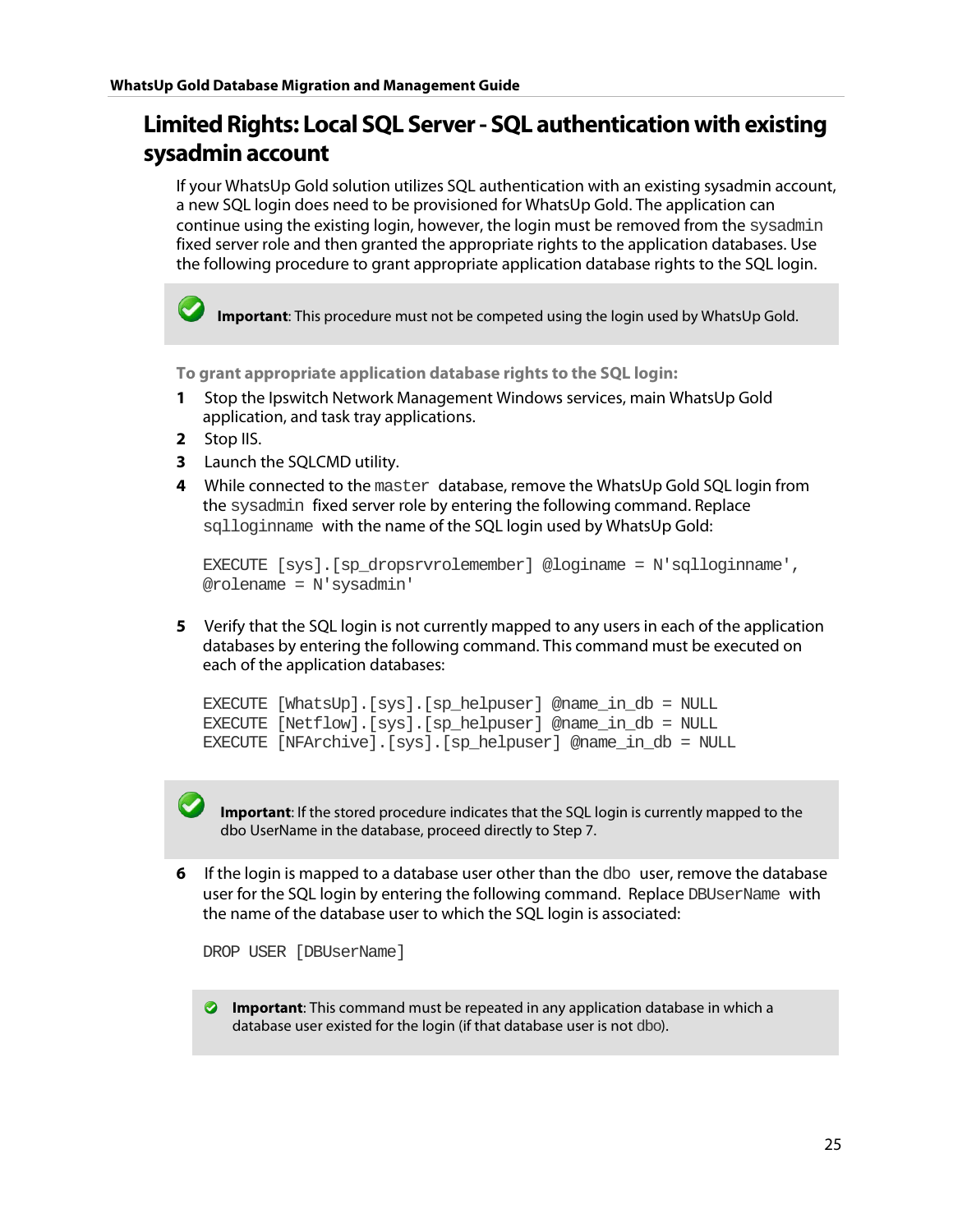**7** While connected to the master database, assign the new login to the dbo user in each of the application's databases by entering the following command:

```
ALTER AUTHORIZATION ON DATABASE::[WhatsUp] TO [WhatsUpGold_User]
ALTER AUTHORIZATION ON DATABASE::[NetFlow] TO [WhatsUpGold_User]
ALTER AUTHORIZATION ON DATABASE::[NFArchive] TO [WhatsUpGold_User]
```
**8** While connected to the master database, grant the new login the ability to create new application database by entering the following command:

GRANT CREATE ANY DATABASE TO [WhatsUpGold\_User]

**9** While connected to the master database, grant the new login the ability to monitor general server performance by entering the following command:

GRANT VIEW SERVER STATE TO [WhatsUpGold\_User]

- **10** From the WhatsUp Gold program group's Utilities folder in the Start Menu, run the Database Configuration Utility.
- **11** Enter the username and password for the new SQL login and click **Connect**.
- **12** Restart IIS.

**Important**: After completing the migration to a limited permissions model, we highly recommend you create new backups for each of the application databases. Database backups created prior to this event can no longer be restored using the main WhatsUp Gold application and after restoration, the SQL login used by WhatsUp Gold must be re-assigned to the dbo user in the databases. Database backups made after this event can be restored using the main WhatsUp Gold application and will not require modifications to the dbo user.

### <span id="page-26-0"></span>**Limited Rights: Local SQL Server - SQL authentication with sa login**

Use the following procedure to create a dedicated SQL login if your WhatsUp Gold solution utilizes SQL authentication with an existing sa account. A new SQL login must be provisioned in the SQL instance and must be assigned ownership of the application databases.

**To create a dedicated SQL login for use by WhatsUp Gold:**

- **1** Launch the SQLCMD utility.
- **2** Ensure you are connected to the master database.
- **3** Create a SQL login by entering the following command:

```
CREATE LOGIN [WhatsUpGold_User] WITH PASSWORD = N'P@ssw0rd', 
DEFAULT DATABASE = [WhatsUp]
```
**4** Assign the new login to the dbo user in each of the applications' databases by entering the following command:

```
ALTER AUTHORIZATION ON DATABASE::[WhatsUp] TO [WhatsUpGold_User]
ALTER AUTHORIZATION ON DATABASE::[NetFlow] TO [WhatsUpGold_User]
```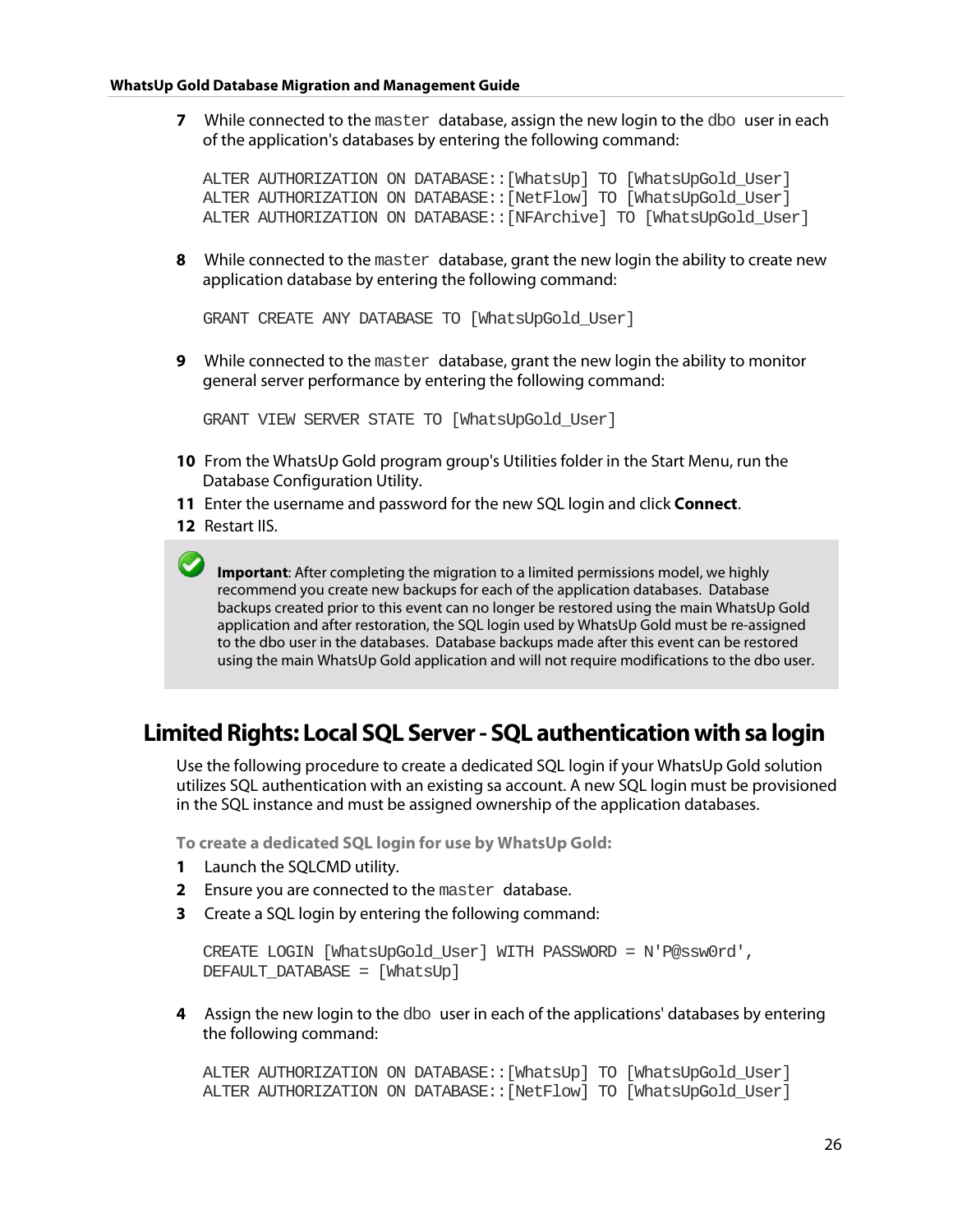ALTER AUTHORIZATION ON DATABASE::[NFArchive] TO [WhatsUpGold\_User]

**5** Grant the new login the ability to create new application database by entering the following command:

GRANT CREATE ANY DATABASE TO [WhatsUpGold\_User]

**6** Grant the new login the ability to monitor general server performance by entering the following command:

```
GRANT VIEW SERVER STATE TO [WhatsUpGold_User]
```
- **7** Stop the Ipswitch Network Management Windows services, main WhatsUp Gold application, and task tray applications.
- **8** Stop IIS.
- **9** From the WhatsUp Gold program group's Utilities folder in the Start Menu, run the Database Configuration Utility.
- **10** Enter the username and password for the new SQL login and click **Connect**.
- <span id="page-27-2"></span>**11** Restart IIS.
	- **Important**: After completing the migration to a limited permissions model, we highly recommend you create new backups for each of the application databases. Database backups created prior to this event can no longer be restored using the main WhatsUp Gold application and after restoration, the SQL login used by WhatsUp Gold must be reassigned to the dbo user in the databases. Database backups made after this event can be restored using the main WhatsUp Gold application and will not require modifications to the dbo user

### <span id="page-27-0"></span>**Limited Rights: Remote SQL Server**

### <span id="page-27-1"></span>**Limited Rights: Remote SQL Server - SQL authentication with existing sysadmin account**

**Important**: If the connection is using Windows Authentication, the connection should be temporarily modified to use SQL Authentication with an existing sysadmin account before beginning this process.

If your WhatsUp Gold solution utilizes SQL authentication with an existing sysadmin account, a new SQL login does need to be provisioned for WhatsUp Gold. The application can continue using the existing login, however, the login must be removed from the sysadmin fixed server role and then granted the appropriate rights to the application databases. Use the following procedure to grant appropriate application database rights to the SQL login.



**Important**: This procedure must not be competed using the login used by WhatsUp Gold.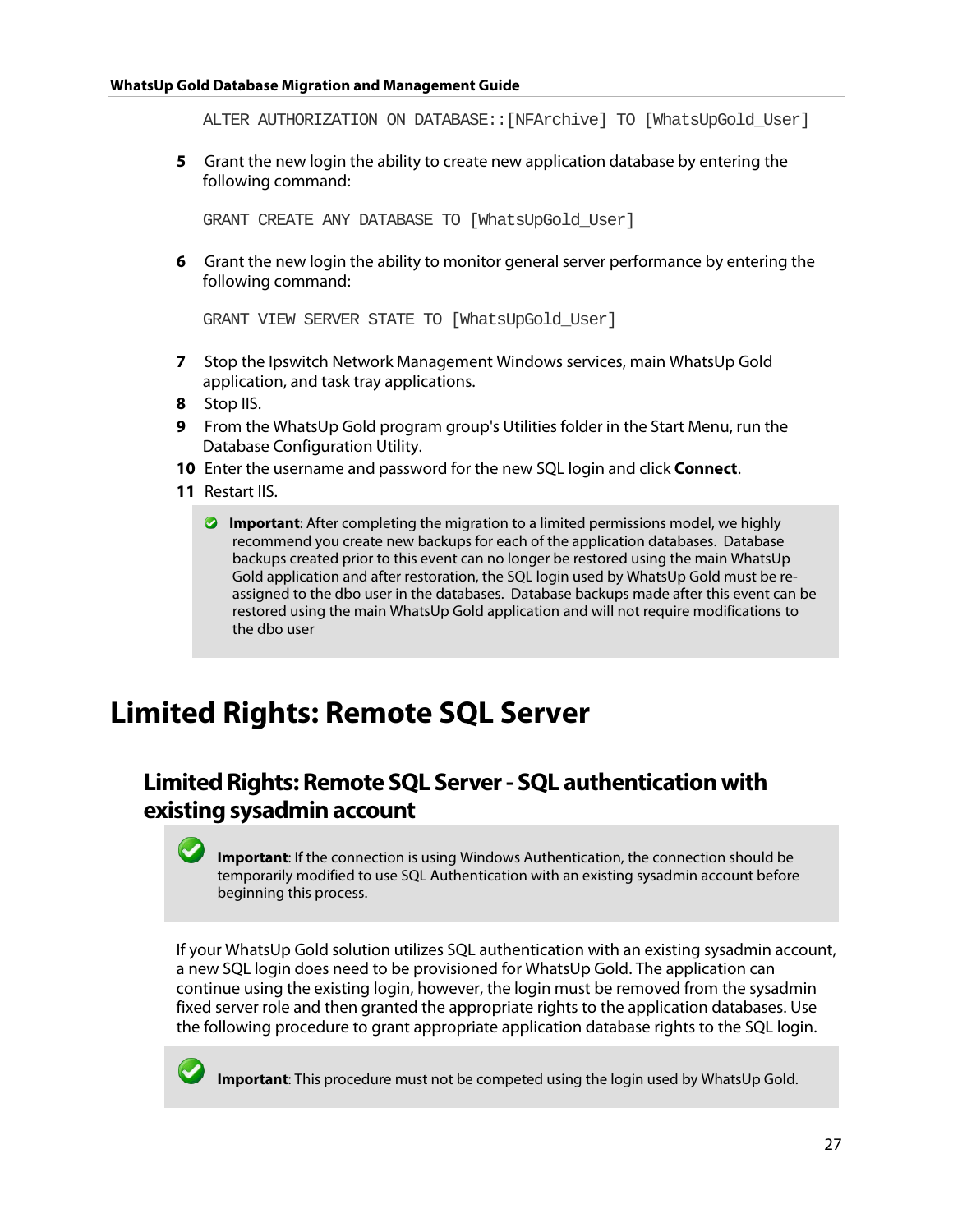**To grant appropriate application database rights to the SQL login:**

- **1** Stop the Ipswitch Network Management Windows services, main WhatsUp Gold application, and task tray applications.
- **2** Stop IIS.
- **3** Launch the SQLCMD utility.
- **4** While connected to the master database, remove the WhatsUp Gold SQL login from the sysadmin fixed server role by entering the following command. Replace sqlloginname with the name of the SQL login used by WhatsUp Gold:

```
EXECUTE [sys].[sp_dropsrvrolemember] @loginame = N'sqlloginname', 
@rolename = N'sysadmin'
```
**5** Verify that the SQL login is not currently mapped to any users in each of the application databases by entering the following command. This command must be executed on each of the application databases:

```
EXECUTE [WhatsUp].[sys].[sp_helpuser] @name_in_db = NULL
EXECUTE [Netflow].[sys].[sp_helpuser] @name_in_db = NULL
EXECUTE [NFArchive].[sys].[sp_helpuser] @name_in_db = NULL
```
**Important**: If the stored procedure indicates that the SQL login is currently mapped to the dbo UserName in the database, proceed directly to Step 7.

**6** If the login is mapped to a database user other than the dbo user, remove the database user for the SQL login by entering the following command. Replace DBUserName with the name of the database user to which the SQL login is associated:

```
DROP USER [DBUserName]
```
**Important**: This command will need to be repeated in any application database in which a database user existed for the login (if that database user is not dbo).

**7** While connected to the master database, assign the new login to the dbo user in each of the application's databases by entering the following command.

```
ALTER AUTHORIZATION ON DATABASE::[WhatsUp] TO [WhatsUpGold_User]
ALTER AUTHORIZATION ON DATABASE::[NetFlow] TO [WhatsUpGold_User]
ALTER AUTHORIZATION ON DATABASE::[NFArchive] TO [WhatsUpGold_User]
```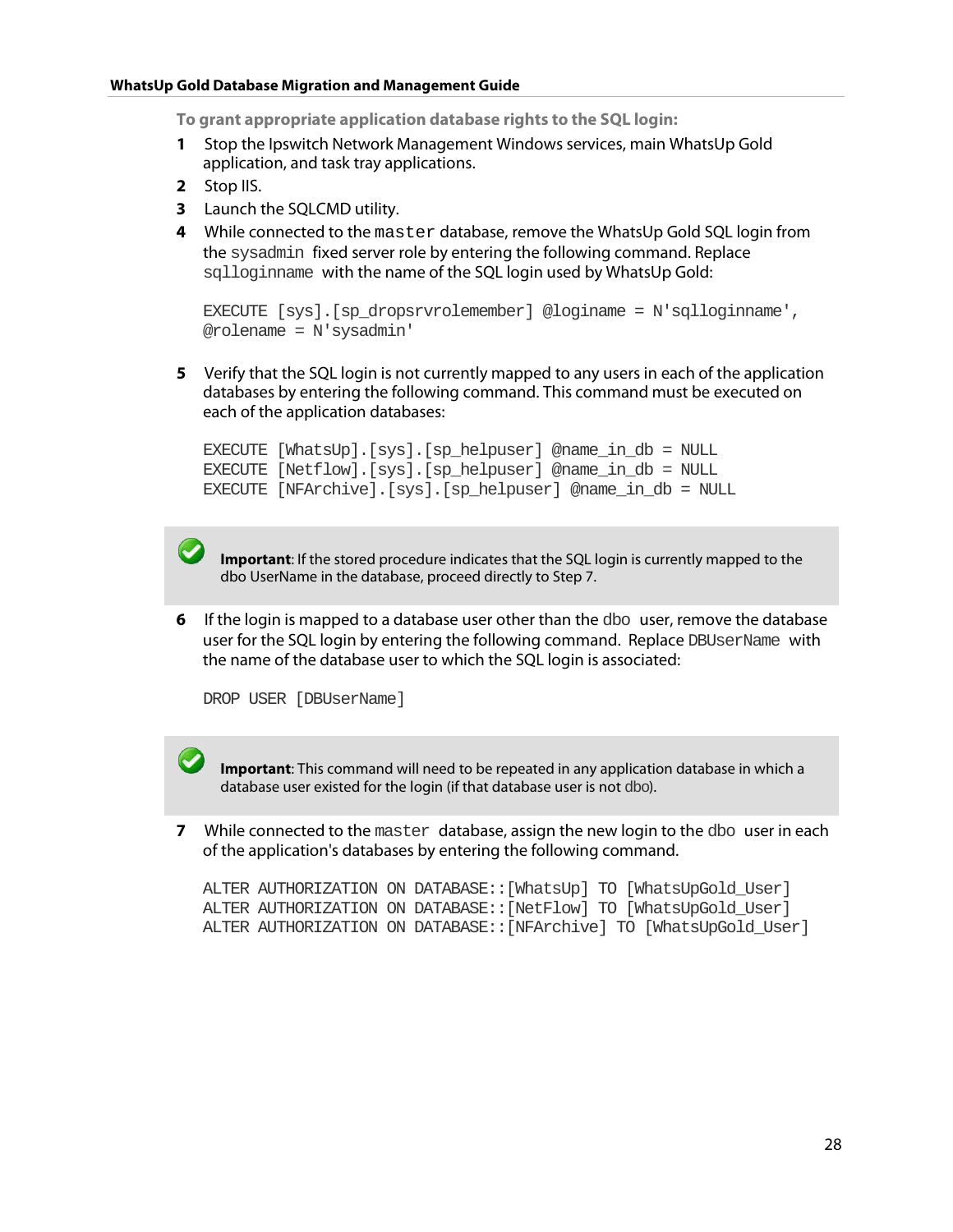**8** While connected to the master database, grant the new login the ability to create new application database by entering the following command:

GRANT CREATE ANY DATABASE TO [sqlloginname]

**9** While connected to the master database, grant the new login the ability to monitor general server performance by entering the following command:

GRANT VIEW SERVER STATE TO [WhatsUpGold\_User]

- **10** From the WhatsUp Gold program group's Utilities folder in the Start Menu, run the Database Configuration Utility.
- **11** Enter the username and password for the new SQL login and click **Connect**.
- **12** Restart IIS.

**Important**: After completing the migration to a limited permissions model, we highly recommend you create new backups for each of the application databases. Database backups created prior to this event can no longer be restored using the main WhatsUp Gold application and after restoration, the SQL login used by WhatsUp Gold must be re-assigned to the dbo user in the databases. Database backups made after this event can be restored using the main WhatsUp Gold application and will not require modifications to the dbo user.

### <span id="page-29-0"></span>**Limited Rights: Remote SQL Server - SQL authentication with sa login**

Use the following procedure to create a dedicated SQL login if your WhatsUp Gold solution utilizes SQL authentication with an existing sa account. A new SQL login must be provisioned in the SQL instance and must be assigned ownership of the application databases.

**To create a dedicated SQL login for use by WhatsUp Gold:**

- **1** Launch the SQLCMD utility.
- **2** Ensure you are connected to the master database.
- **3** Create a SQL login by entering the following command:

```
CREATE LOGIN [WhatsUpGold_User] WITH PASSWORD = N'P@ssw0rd', 
DEFAULT_DATABASE = [WhatsUp]
```
**4** Assign the new login to the dbo user in each of the applications' databases by entering the following command:

ALTER AUTHORIZATION ON DATABASE::[WhatsUp] TO [WhatsUpGold\_User] ALTER AUTHORIZATION ON DATABASE::[NetFlow] TO [WhatsUpGold\_User] ALTER AUTHORIZATION ON DATABASE::[NFArchive] TO [WhatsUpGold\_User]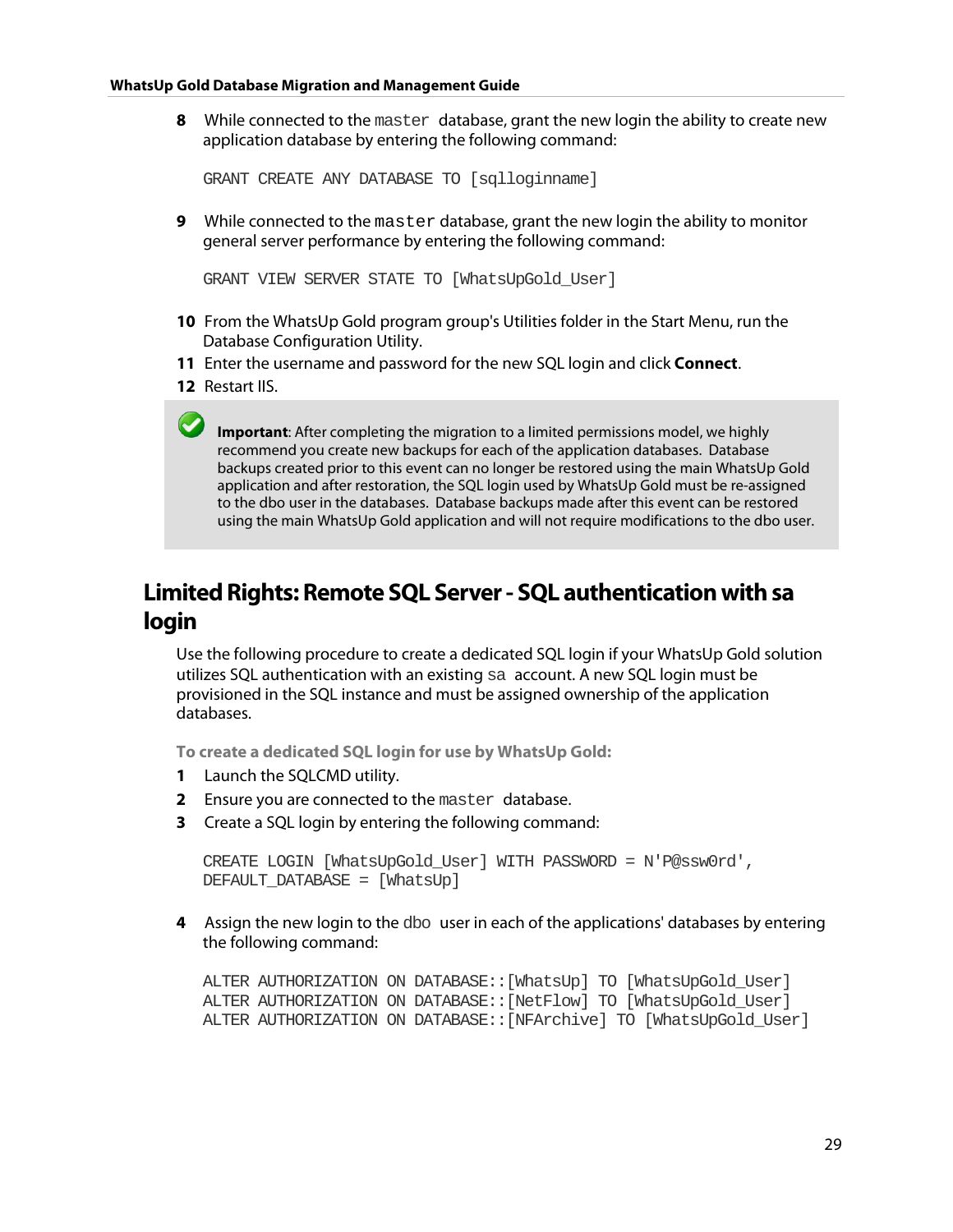**5** Grant the new login the ability to create new application database by entering the following command:

GRANT CREATE ANY DATABASE TO [WhatsUpGold\_User]

**6** Grant the new login the ability to monitor general server performance by entering the following command:

GRANT VIEW SERVER STATE TO [WhatsUpGold\_User]

- **7** Stop the Ipswitch Network Management Windows services, main WhatsUp Gold application, and task tray applications.
- **8** Stop IIS.
- **9** From the WhatsUp Gold program group's Utilities folder in the Start Menu, run the Database Configuration Utility.
- **10** Enter the username and password for the new SQL login and click **Connect**.
- **11** Restart IIS.

**Important**: After completing the migration to a limited permissions model, we highly recommend you create new backups for each of the application databases. Database backups created prior to this event can no longer be restored using the main WhatsUp Gold application and after restoration, the SQL login used by WhatsUp Gold must be re-assigned to the dbo user in the databases. Database backups made after this event can be restored using the main WhatsUp Gold application and will not require modifications to the dbo user.

### <span id="page-30-0"></span>**Limited Rights: Denying access to other databases**

Optionally, once the databases have been properly provisioned, you may set the DENY VIEW ANY DATABASE permission for the SQL login. This will prevent the login from seeing databases to which he/she has not been specifically granted access. It is important to note that even if the VIEW ANY DATABASE permission has not been revoked, a login cannot access a database without being mapped to a user within the database unless that login has administrator rights to the instance. Consequently, removing the VIEW ANY DATABASE permission only hides databases to which the login had no permissions anyway.

<span id="page-30-1"></span>The login will still have access to the master and tempdb databases on any securable visible to the public database role. Access to tempdb should not be removed as this is required for many of our SQL procedures. Many security-conscious database administrators often remove access from certain views, functions, and stored procedures for public database role from the master database, however it is recommended that access to the xp\_instance\_regreadextended stored procedure remains accessible as this enables helpful features within the database backup and database upgrade processes. Removing access simply disables these features and will not cause an application failure.